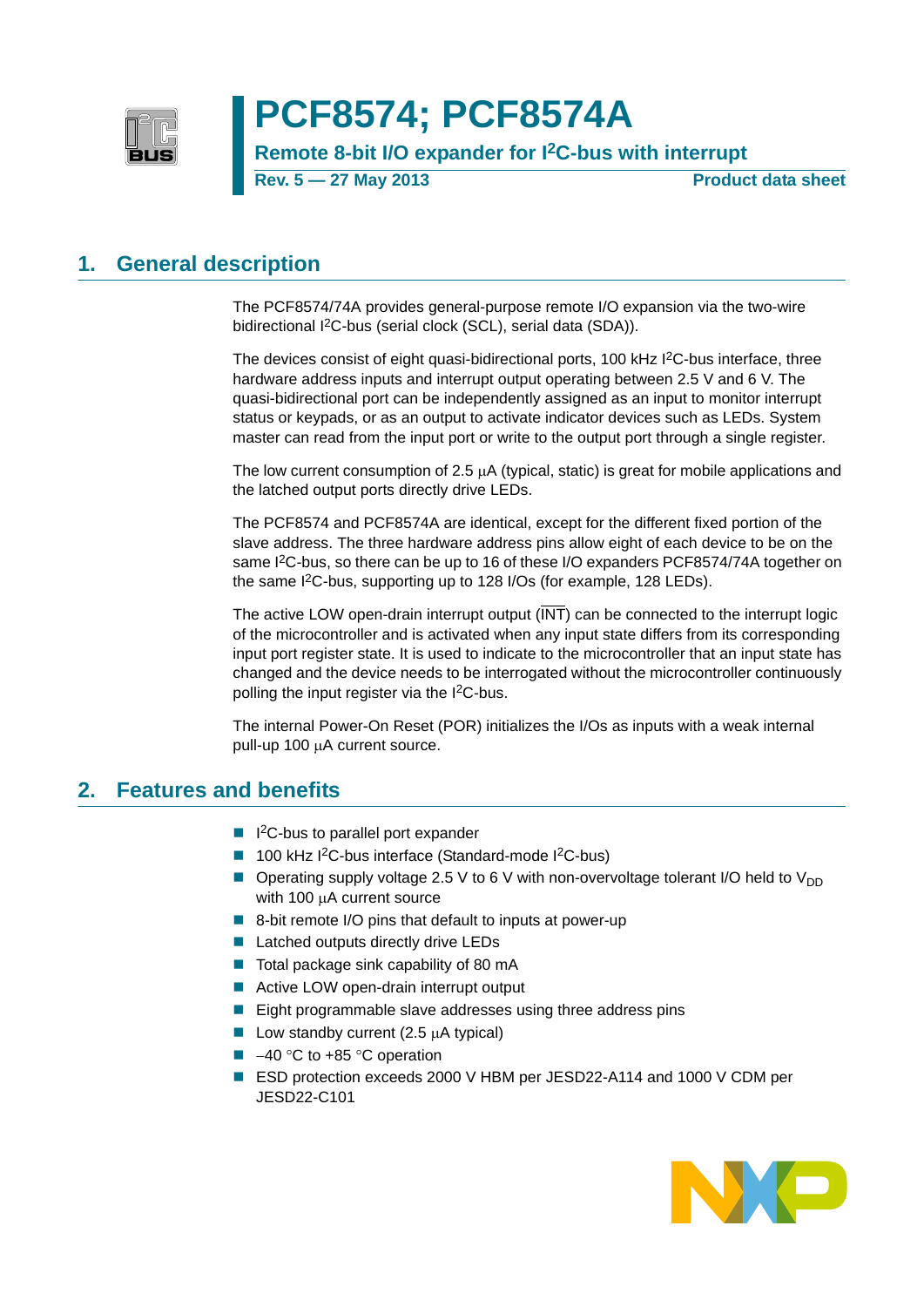#### **Remote 8-bit I/O expander for I2C-bus with interrupt**

- Latch-up testing is done to JEDEC standard JESD78 which exceeds 100 mA
- Packages offered: DIP16, SO16, SSOP20

### <span id="page-1-2"></span>**3. Applications**

- **LED** signs and displays
- Servers
- $\blacksquare$  Key pads
- **Industrial control**
- **Medical equipment**
- **PLC**
- Cellular telephones
- **Mobile devices**
- Gaming machines
- **Instrumentation and test measurement**

### <span id="page-1-3"></span>**4. Ordering information**

<span id="page-1-1"></span>

| Table 1.         | <b>Ordering information</b> |                    |                                                            |                      |  |  |  |  |  |  |  |
|------------------|-----------------------------|--------------------|------------------------------------------------------------|----------------------|--|--|--|--|--|--|--|
| Type number      | <b>Topside mark</b>         | Package            |                                                            |                      |  |  |  |  |  |  |  |
|                  |                             | <b>Name</b>        | <b>Description</b>                                         | <b>Version</b>       |  |  |  |  |  |  |  |
| <b>PCF8574P</b>  | <b>PCF8574P</b>             | DIP <sub>16</sub>  | plastic dual in-line package; 16 leads (300 mil)           | SOT38-4              |  |  |  |  |  |  |  |
| <b>PCF8574AP</b> | <b>PCF8574AP</b>            |                    |                                                            |                      |  |  |  |  |  |  |  |
| PCF8574T/3       | <b>PCF8574T</b>             | SO <sub>16</sub>   | plastic small outline package; 16 leads; body width 7.5 mm | SOT <sub>162-1</sub> |  |  |  |  |  |  |  |
| PCF8574AT/3      | <b>PCF8574AT</b>            |                    |                                                            |                      |  |  |  |  |  |  |  |
| PCF8574TS/3      | 8574TS                      | SSOP <sub>20</sub> | plastic shrink small outline package; 20 leads;            | SOT266-1             |  |  |  |  |  |  |  |
| PCF8574ATS/3     | 8574A                       |                    | body width 4.4 mm                                          |                      |  |  |  |  |  |  |  |

### **4.1 Ordering options**

<span id="page-1-0"></span>

| Table 2.           | <b>Ordering options</b>  |                   |                                                 |                                     |                              |
|--------------------|--------------------------|-------------------|-------------------------------------------------|-------------------------------------|------------------------------|
| <b>Type number</b> | Orderable<br>part number | Package           | Packing method                                  | <b>Minimum</b><br>order<br>quantity | Temperature range            |
| <b>PCF8574P</b>    | PCF8574P.112             | DIP <sub>16</sub> | Standard marking<br>* IC's tube - DSC bulk pack | 1000                                | $T_{amb} = -40$ °C to +85 °C |
| PCF8574AP          | PCF8574AP.112            | DIP <sub>16</sub> | Standard marking<br>* IC's tube - DSC bulk pack | 1000                                | $T_{amb} = -40$ °C to +85 °C |
| PCF8574T/3         | PCF8574T/3,512           | SO <sub>16</sub>  | Standard marking<br>* tube dry pack             | 1920                                | $T_{amb} = -40$ °C to +85 °C |
|                    | PCF8574T/3,518           | SO <sub>16</sub>  | Reel 13" Q1/T1<br>*standard mark SMD dry pack   | 1000                                | $T_{amb} = -40$ °C to +85 °C |
| PCF8574AT/3        | PCF8574AT/3,512          | SO <sub>16</sub>  | Standard marking<br>* tube dry pack             | 1920                                | $T_{amb} = -40$ °C to +85 °C |
|                    | PCF8574AT/3,518          | SO <sub>16</sub>  | Reel 13" Q1/T1<br>*standard mark SMD dry pack   | 1000                                | $T_{amb} = -40$ °C to +85 °C |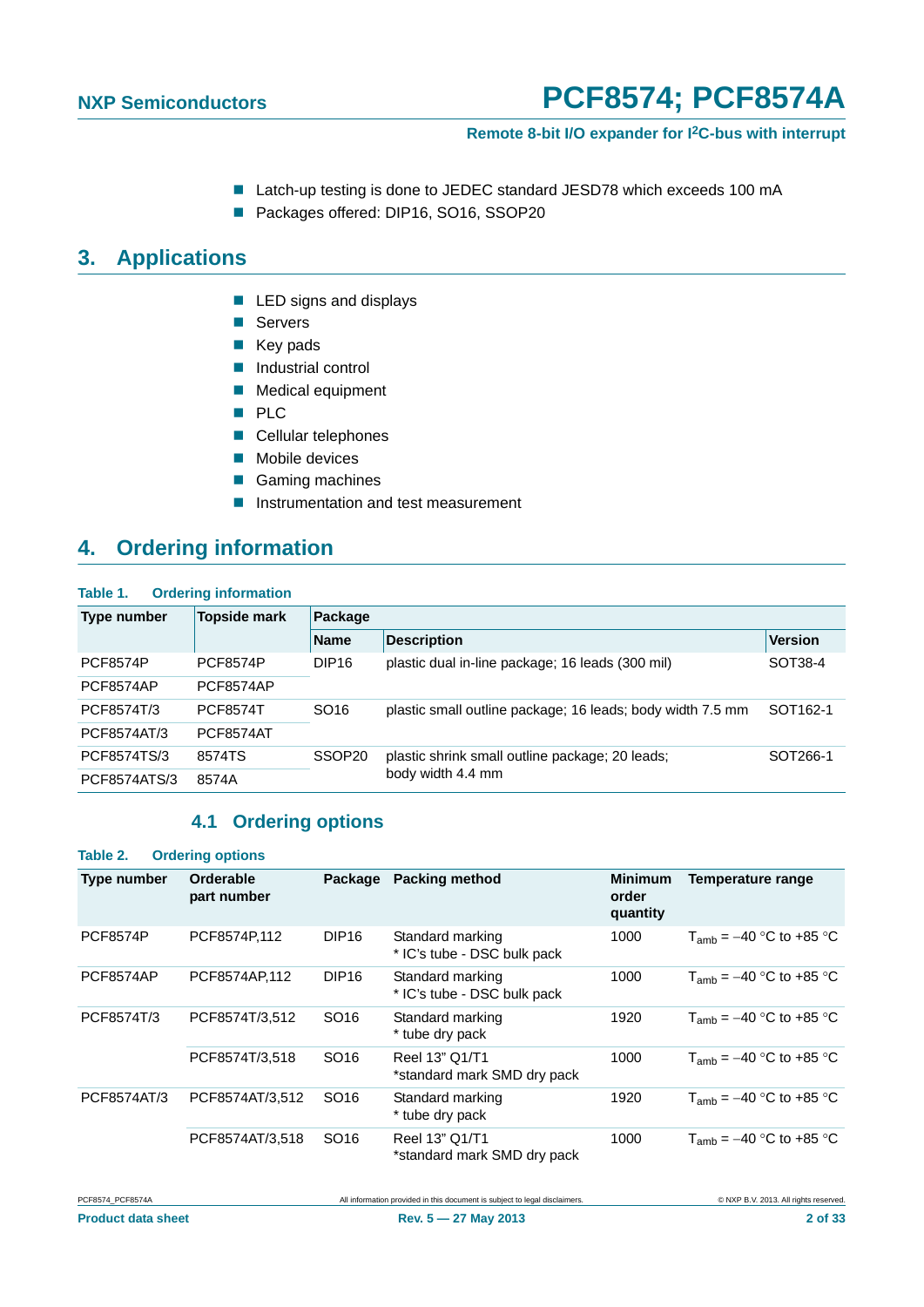#### **Remote 8-bit I/O expander for I2C-bus with interrupt**

| Table 2. |  |  | <b>Ordering options</b> continued |
|----------|--|--|-----------------------------------|
|----------|--|--|-----------------------------------|

| Type number | Orderable<br>part number             | Package | <b>Packing method</b>                           | <b>Minimum</b><br>order<br>quantity | Temperature range            |
|-------------|--------------------------------------|---------|-------------------------------------------------|-------------------------------------|------------------------------|
| PCF8574TS/3 | PCF8574TS/3,112                      | SSOP20  | Standard marking<br>* IC's tube - DSC bulk pack | 1350                                | $T_{amb} = -40$ °C to +85 °C |
|             | PCF8574TS/3,118                      | SSOP20  | Reel 13" Q1/T1<br>*standard mark SMD            | 2500                                | $T_{amb} = -40$ °C to +85 °C |
|             | PCF8574ATS/3 PCF8574ATS/3,118 SSOP20 |         | Reel 13" Q1/T1<br>*standard mark SMD            | 2500                                | $T_{amb}$ = -40 °C to +85 °C |

## <span id="page-2-1"></span>**5. Block diagram**



<span id="page-2-0"></span>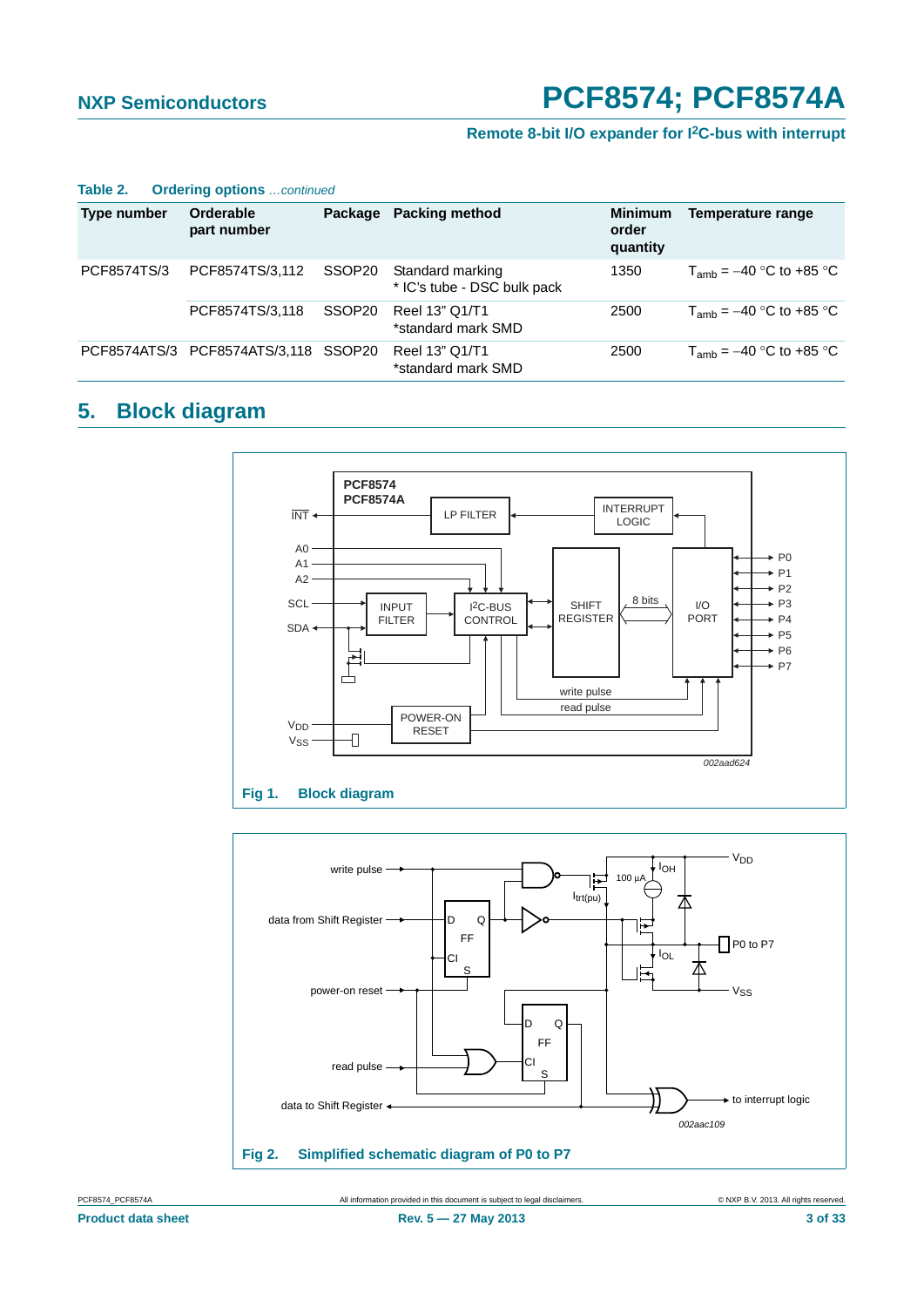**Remote 8-bit I/O expander for I2C-bus with interrupt**

### <span id="page-3-4"></span>**6. Pinning information**

### **6.1 Pinning**

<span id="page-3-5"></span>

#### <span id="page-3-0"></span>**6.2 Pin description**

<span id="page-3-3"></span><span id="page-3-2"></span><span id="page-3-1"></span>

| Table 3.              | <b>Pin description</b> |              |                               |
|-----------------------|------------------------|--------------|-------------------------------|
| <b>Symbol</b>         | Pin                    |              | <b>Description</b>            |
|                       | <b>DIP16, SO16</b>     | SSOP20       |                               |
| A <sub>0</sub>        | 1                      | 6            | address input 0               |
| A <sub>1</sub>        | $\overline{2}$         | 7            | address input 1               |
| A2                    | 3                      | 9            | address input 2               |
| P <sub>0</sub>        | 4                      | 10           | quasi-bidirectional I/O 0     |
| P <sub>1</sub>        | 5                      | 11           | quasi-bidirectional I/O 1     |
| P <sub>2</sub>        | 6                      | 12           | quasi-bidirectional I/O 2     |
| P <sub>3</sub>        | 7                      | 14           | quasi-bidirectional I/O 3     |
| <b>V<sub>ss</sub></b> | 8                      | 15           | supply ground                 |
| P <sub>4</sub>        | 9                      | 16           | quasi-bidirectional I/O 4     |
| P <sub>5</sub>        | 10                     | 17           | quasi-bidirectional I/O 5     |
| P <sub>6</sub>        | 11                     | 19           | quasi-bidirectional I/O 6     |
| P7                    | 12                     | 20           | quasi-bidirectional I/O 7     |
| <b>INT</b>            | 13                     | 1            | interrupt output (active LOW) |
| <b>SCL</b>            | 14                     | 2            | serial clock line             |
| <b>SDA</b>            | 15                     | 4            | serial data line              |
| <b>V<sub>DD</sub></b> | 16                     | 5            | supply voltage                |
| n.c.                  |                        | 3, 8, 13, 18 | not connected                 |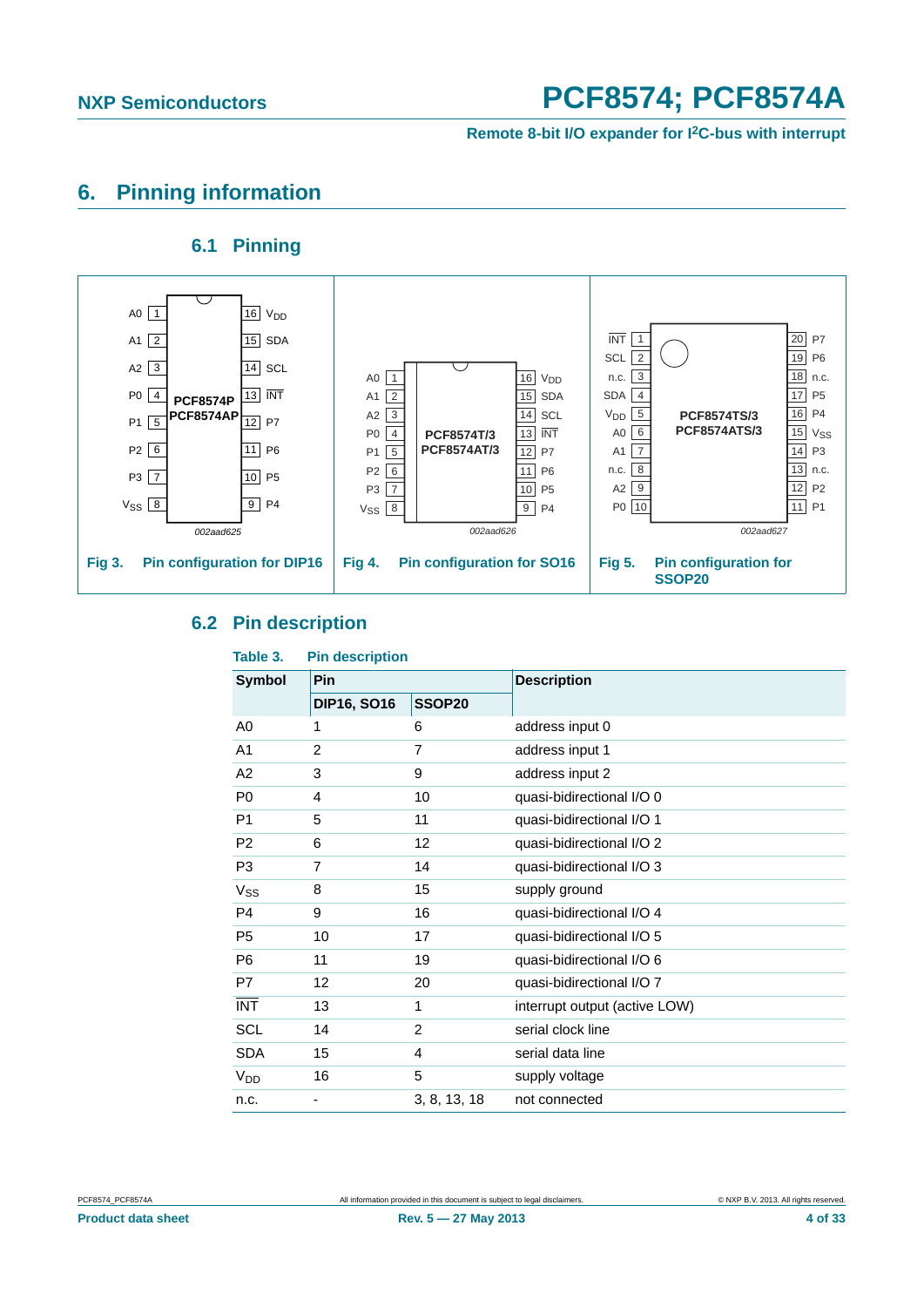#### **Remote 8-bit I/O expander for I2C-bus with interrupt**

### <span id="page-4-2"></span><span id="page-4-1"></span>**7. Functional description**

Refer to [Figure 1 "Block diagram".](#page-2-0)

#### **7.1 Device address**

Following a START condition, the bus master must send the address of the slave it is accessing and the operation it wants to perform (read or write). The address format of the PCF8574/74A is shown in [Figure 6](#page-4-0). Slave address pins A2, A1 and A0 are held HIGH or LOW to choose one of eight slave addresses. To conserve power, no internal pull-up resistors are incorporated on A2, A1 or A0, so they must be externally held HIGH or LOW. The address pins (A2, A1, A0) can connect to  $V_{DD}$  or  $V_{SS}$  directly or through resistors.



<span id="page-4-0"></span>The last bit of the first byte defines the operation to be performed. When set to logic 1 a read is selected, while a logic 0 selects a write operation (write operation is shown in [Figure 6\)](#page-4-0).

#### <span id="page-4-4"></span>**7.1.1 Address maps**

The PCF8574 and PCF8574A are functionally the same, but have a different fixed portion (A6 to A3) of the slave address. This allows eight of the PCF8574 and eight of the PCF8574A to be on the same I2C-bus without address conflict.

<span id="page-4-3"></span>

| PCF8574 address map |
|---------------------|
|                     |

|                 | <b>Pin connectivity</b> |                       |                |                |                |                | <b>Address of PCF8574</b> |                | <b>Address byte value</b> |     |              | 7-bit |                                       |
|-----------------|-------------------------|-----------------------|----------------|----------------|----------------|----------------|---------------------------|----------------|---------------------------|-----|--------------|-------|---------------------------------------|
| A <sub>2</sub>  | A <sub>1</sub>          | A <sub>0</sub>        | A <sub>6</sub> | A <sub>5</sub> | A <sub>4</sub> | A <sub>3</sub> | A <sub>2</sub>            | A <sub>1</sub> | A <sub>0</sub>            | R/W | <b>Write</b> | Read  | hexadecimal<br>address<br>without R/W |
| $V_{SS}$        | $V_{SS}$                | $V_{SS}$              | 0              | 1              | $\Omega$       | 0              | 0                         | 0              | 0                         | -   | 40h          | 41h   | 20h                                   |
| $V_{SS}$        | $V_{SS}$                | V <sub>DD</sub>       | 0              | 1              | 0              | 0              | 0                         | 0              | 1                         | ٠   | 42h          | 43h   | 21h                                   |
| $V_{SS}$        | $V_{DD}$                | $V_{SS}$              | 0              | 1              | 0              | 0              | 0                         | 1              | 0                         | ٠   | 44h          | 45h   | 22h                                   |
| $V_{SS}$        | V <sub>DD</sub>         | <b>V<sub>DD</sub></b> | 0              | 1              | 0              | 0              | 0                         | 1              | 1                         | -   | 46h          | 47h   | 23h                                   |
| V <sub>DD</sub> | $V_{SS}$                | V <sub>SS</sub>       | 0              | 1              | $\Omega$       | 0              | 1                         | 0              | 0                         | ٠   | 48h          | 49h   | 24h                                   |
| V <sub>DD</sub> | $V_{SS}$                | <b>V<sub>DD</sub></b> | 0              | 1              | $\Omega$       | $\Omega$       | 1                         | $\Omega$       | 1                         | ٠   | 4Ah          | 4Bh   | 25h                                   |
| V <sub>DD</sub> | V <sub>DD</sub>         | <b>V<sub>SS</sub></b> | 0              | 1              | $\Omega$       | $\Omega$       | 1                         | 1              | $\Omega$                  | -   | 4Ch          | 4Dh   | 26h                                   |
| V <sub>DD</sub> | $V_{DD}$                | <b>V<sub>DD</sub></b> | 0              | 1              | 0              | 0              | 1                         |                | 1                         | -   | 4Eh          | 4Fh   | 27h                                   |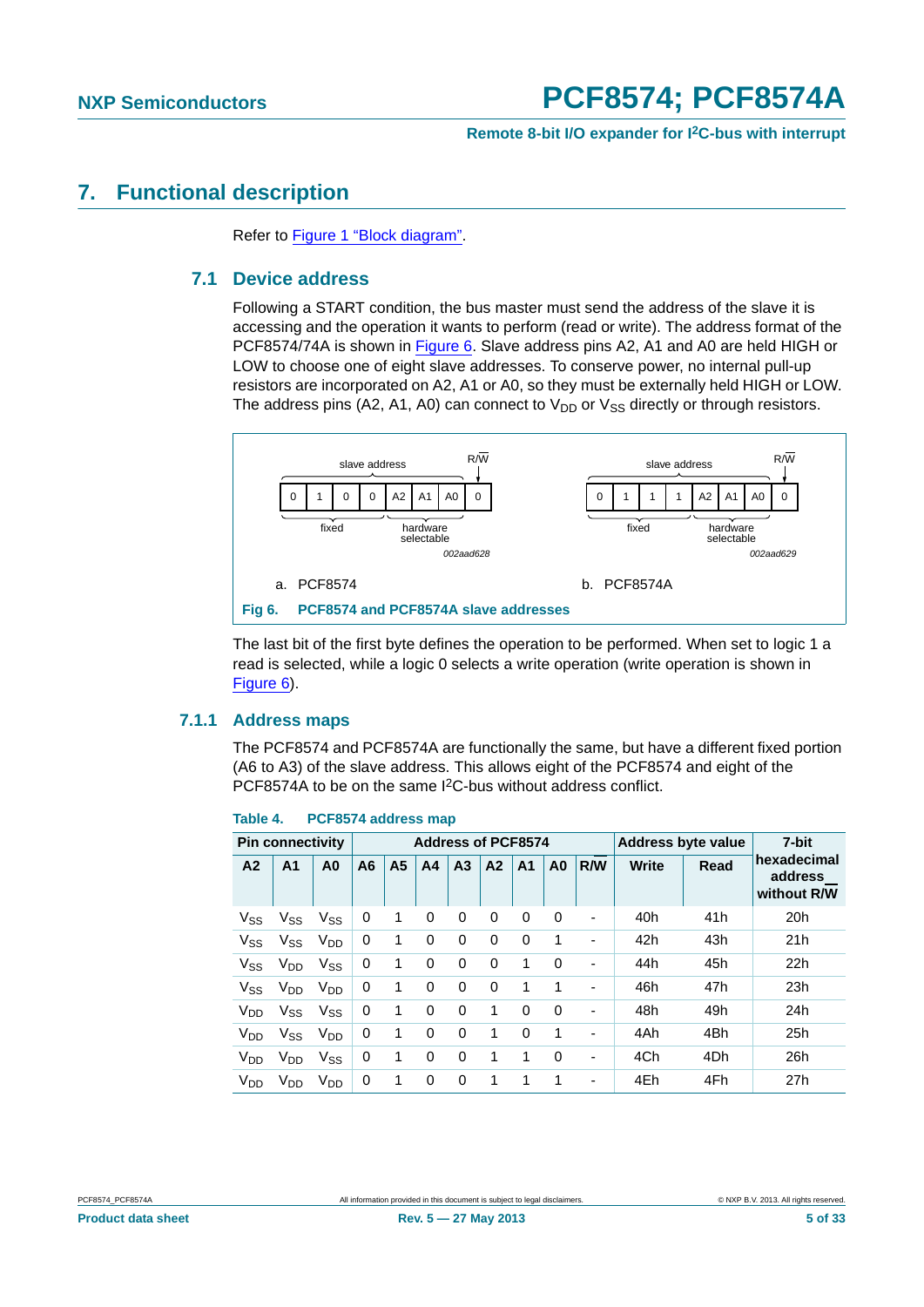#### **Remote 8-bit I/O expander for I2C-bus with interrupt**

|                       | <b>Pin connectivity</b> |                       |                |                | <b>Address of PCF8574A</b><br><b>Address byte value</b> |                | 7-bit          |                |                |                          |              |      |                                       |
|-----------------------|-------------------------|-----------------------|----------------|----------------|---------------------------------------------------------|----------------|----------------|----------------|----------------|--------------------------|--------------|------|---------------------------------------|
| A <sub>2</sub>        | A1                      | A <sub>0</sub>        | A <sub>6</sub> | A <sub>5</sub> | A <sub>4</sub>                                          | A <sub>3</sub> | A <sub>2</sub> | A <sub>1</sub> | A <sub>0</sub> | R/W                      | <b>Write</b> | Read | hexadecimal<br>address<br>without R/W |
| $V_{SS}$              | $V_{SS}$                | <b>V<sub>SS</sub></b> | 0              | -1             | $\overline{1}$                                          | 1              | 0              | 0              | 0              | $\overline{\phantom{a}}$ | 70h          | 71h  | 38h                                   |
| $V_{SS}$              | $V_{SS}$                | <b>V<sub>DD</sub></b> | 0              | $\mathbf{1}$   | 1                                                       | 1              | 0              | 0              | 1              | -                        | 72h          | 73h  | 39h                                   |
| $V_{SS}$              | $V_{DD}$                | $V_{SS}$              | 0              | 1              | $\mathbf 1$                                             | 1              | 0              | 1              | 0              | ٠                        | 74h          | 75h  | 3Ah                                   |
| $V_{SS}$              | $V_{DD}$                | V <sub>DD</sub>       | 0              | $\mathbf 1$    | 1                                                       | 1              | 0              | 1              | 1              | ٠                        | 76h          | 77h  | 3Bh                                   |
| V <sub>DD</sub>       | $V_{SS}$                | $V_{SS}$              | 0              | 1              | $\mathbf 1$                                             | 1              | 1              | 0              | 0              | $\overline{\phantom{a}}$ | 78h          | 79h  | 3Ch                                   |
| <b>V<sub>DD</sub></b> | $V_{SS}$                | V <sub>DD</sub>       | 0              | 1              | 1                                                       | 1              | 1              | 0              | 1              | -                        | 7Ah          | 7Bh  | 3Dh                                   |
| <b>V<sub>DD</sub></b> | $V_{DD}$                | $V_{SS}$              | 0              | 1              | 1                                                       | 1              | 1              | 1              | 0              | $\overline{\phantom{a}}$ | 7Ch          | 7Dh  | 3Eh                                   |
| V <sub>DD</sub>       | $V_{DD}$                | $V_{DD}$              | 0              | 1              | 1                                                       | 1              | 1              | 1              | 1              | ٠                        | 7Eh          | 7Fh  | 3Fh                                   |

#### <span id="page-5-1"></span>**Table 5. PCF8574A address map**

### <span id="page-5-2"></span><span id="page-5-0"></span>**8. I/O programming**

#### **8.1 Quasi-bidirectional I/Os**

A quasi-bidirectional I/O is an input or output port without using a direction control register. Whenever the master reads the register, the value returned to master depends on the actual voltage or status of the pin. At power on, all the ports are HIGH with a weak 100  $\mu$ A internal pull-up to  $V_{DD}$ , but can be driven LOW by an internal transistor, or an external signal. The I/O ports are entirely independent of each other, but each I/O octal is controlled by the same read or write data byte.

Advantages of the quasi-bidirectional I/O over totem pole I/O include:

- Better for driving LEDs since the p-channel (transistor to  $V_{DD}$ ) is small, which saves die size and therefore cost. LED drive only requires an internal transistor to ground, while the LED is connected to  $V_{DD}$  through a current-limiting resistor. Totem pole I/O have both n-channel and p-channel transistors, which allow solid HIGH and LOW output levels without a pull-up resistor — good for logic levels.
- **•** Simpler architecture only a single register and the I/O can be both input and output at the same time. Totem pole I/O have a direction register that specifies the port pin direction and it is always in that configuration unless the direction is explicitly changed.
- **•** Does not require a command byte. The simplicity of one register (no need for the pointer register or, technically, the command byte) is an advantage in some embedded systems where every byte counts because of memory or bandwidth limitations.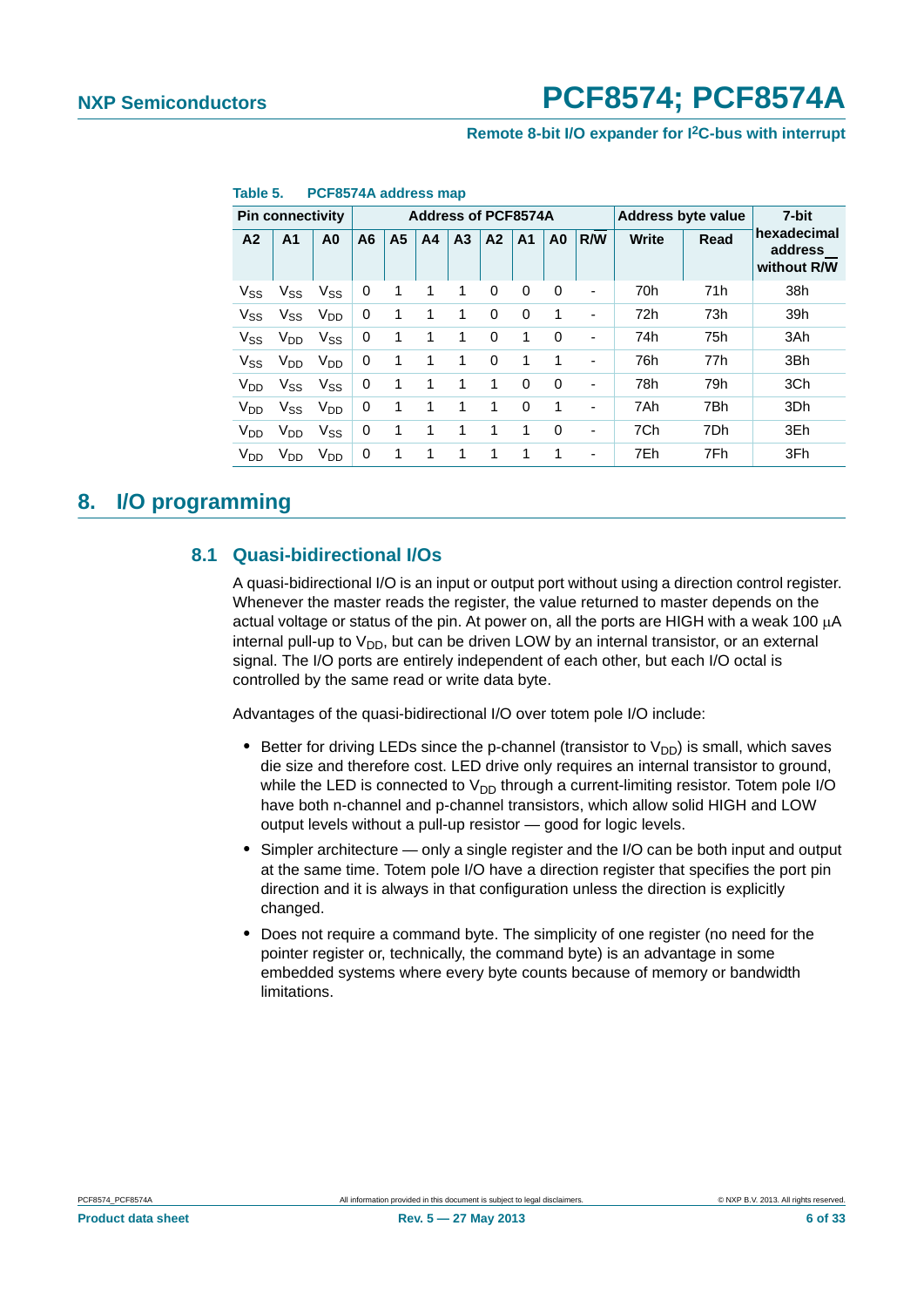There is only one register to control four possibilities of the port pin: Input HIGH, input LOW, output HIGH, or output LOW.

**Input HIGH:** The master needs to write 1 to the register to set the port as an input mode if the device is not in the default power-on condition. The master reads the register to check the input status. If the external source pulls the port pin up to  $V_{DD}$  or drives logic 1, then the master will read the value of 1.

**Input LOW:** The master needs to write 1 to the register to set the port to input mode if the device is not in the default power-on condition. The master reads the register to check the input status. If the external source pulls the port pin down to  $V_{SS}$  or drives logic 0, which sinks the weak 100  $\mu$ A current source, then the master will read the value of 0.

**Output HIGH:** The master writes 1 to the register. There is an additional 'accelerator' or strong pull-up current when the master sets the port HIGH. The additional strong pull-up is only active during the HIGH time of the acknowledge clock cycle. This accelerator current helps the port's 100  $\mu$ A current source make a faster rising edge into a heavily loaded output, but only at the start of the acknowledge clock cycle to avoid bus contention if an external signal is pulling the port LOW to  $V_{SS}/dr$  driving the port with logic 0 at the same time. After the half clock cycle there is only the 100  $\mu$ A current source to hold the port HIGH.

**Output LOW:** The master writes 0 to the register. There is a strong current sink transistor that holds the port pin LOW. A large current may flow into the port, which could potentially damage the part if the master writes a 0 to the register and an external source is pulling the port HIGH at the same time.

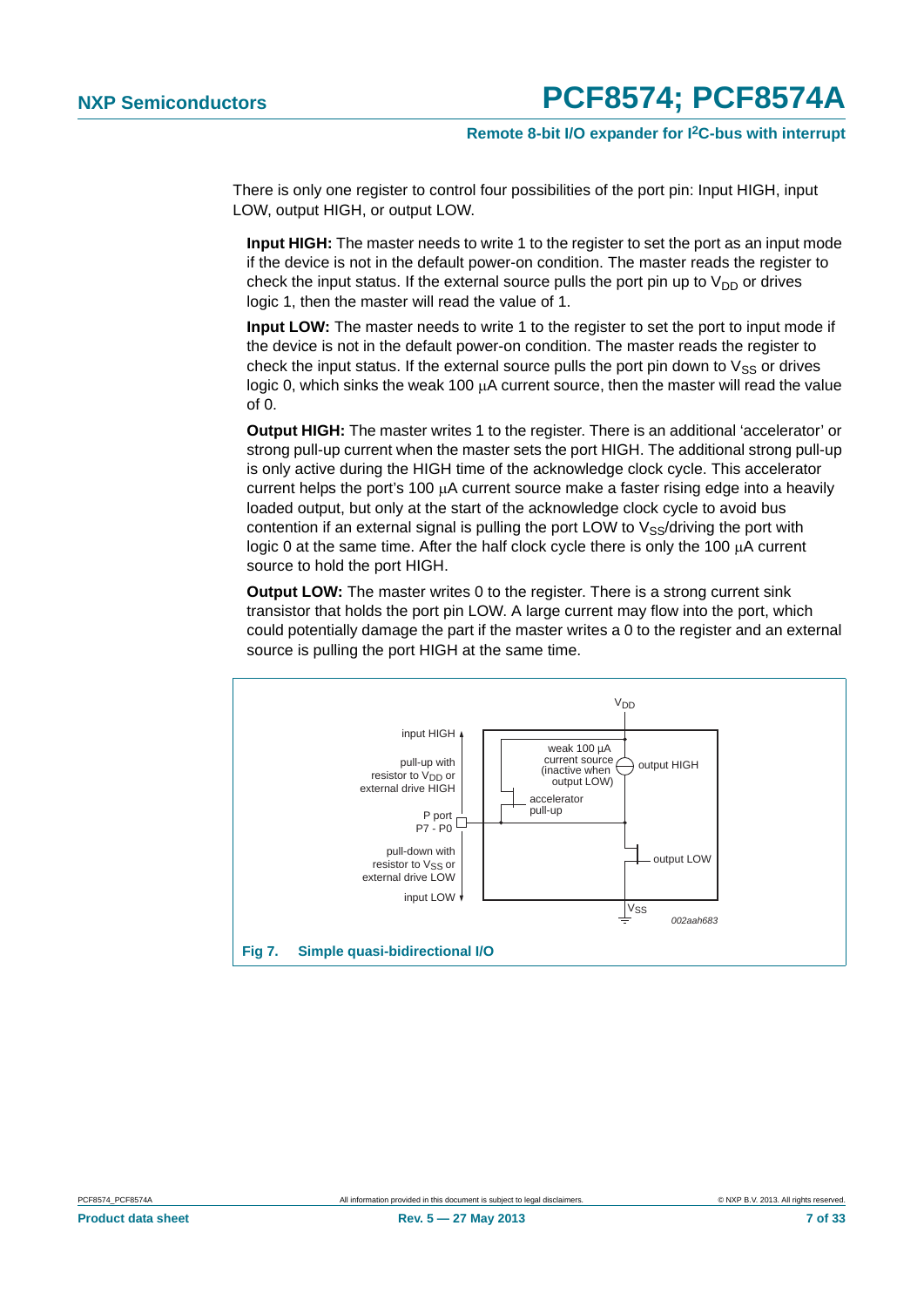**Remote 8-bit I/O expander for I2C-bus with interrupt**

### <span id="page-7-1"></span>**8.2 Writing to the port (Output mode)**

The master (microcontroller) sends the START condition and slave address setting the last bit of the address byte to logic 0 for the write mode. The PCF8574/74A acknowledges and the master then sends the data byte for P7 to P0 to the port register. As the clock line goes HIGH, the 8-bit data is presented on the port lines after it has been acknowledged by the PCF8574/74A. If a LOW is written, the strong pull-down turns on and stays on. If a HIGH is written, the strong pull-up turns on for  $\frac{1}{2}$  of the clock cycle, then the line is held HIGH by the weak current source. The master can then send a STOP or ReSTART condition or continue sending data. The number of data bytes that can be sent successively is not limited and the previous data is overwritten every time a data byte has been sent and acknowledged.

Ensure a logic 1 is written for any port that is being used as an input to ensure the strong external pull-down is turned off.



<span id="page-7-0"></span>Simple code WRITE mode:

<S> <slave address + write> <**ACK**> <data out> <**ACK**> <data out> <**ACK**> ... <data out> <**ACK**> <P>

**Remark:** Bold type = generated by slave device.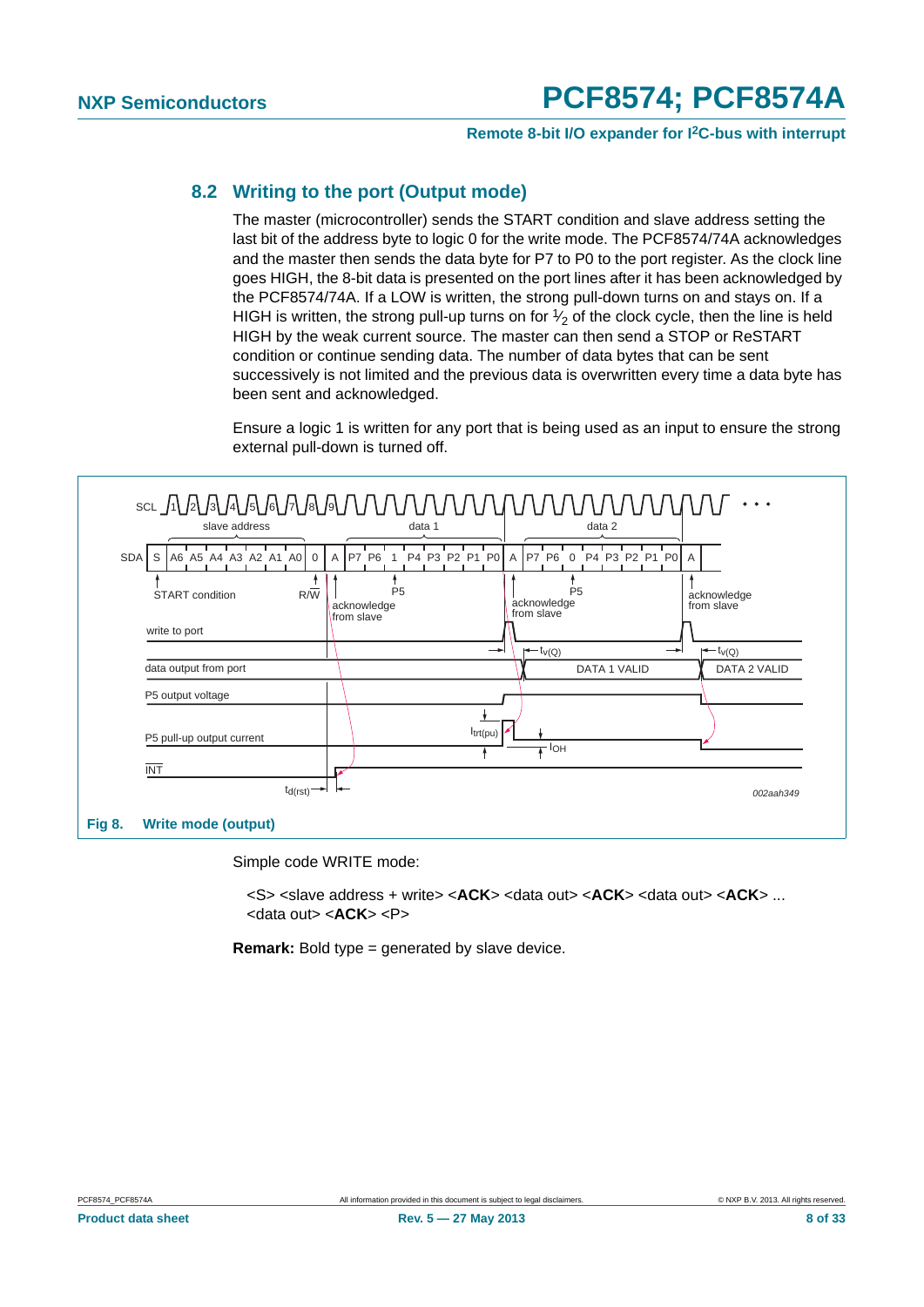#### **Remote 8-bit I/O expander for I2C-bus with interrupt**

#### <span id="page-8-2"></span>**8.3 Reading from a port (Input mode)**

The port must have been previously written to logic 1, which is the condition after power-on reset. To enter the Read mode the master (microcontroller) addresses the slave device and sets the last bit of the address byte to logic 1 (address byte read). The slave will acknowledge and then send the data byte to the master. The master will NACK and then send the STOP condition or ACK and read the input register again.

The read of any pin being used as an output will indicate HIGH or LOW depending on the actual state of the pin.

If the data on the input port changes faster than the master can read, this data may be lost. The DATA 2 and DATA3 are lost because these data did not meet the setup time and hold time (see [Figure 9](#page-8-0)).



#### <span id="page-8-0"></span>**Fig 9. Read mode (input)**

Simple code for Read mode:

<S> <slave address + read> <**ACK**> <**data in**> <ACK> ... <**data in**> <ACK> <**data in**> <NACK> <P>

**Remark:** Bold type = generated by slave device.

#### <span id="page-8-1"></span>**8.4 Power-on reset**

When power is applied to  $V_{DD}$ , an internal Power-On Reset (POR) holds the PCF8574/74A in a reset condition until  $V_{DD}$  has reached  $V_{POR}$ . At that point, the reset condition is released and the PCF8574/74A registers and I2C-bus/SMBus state machine will initialize to their default states of all I/Os to inputs with weak current source to  $V_{DD}$ . Thereafter  $V_{DD}$  must be lowered below  $V_{POR}$  and back up to the operation voltage for power-on reset cycle.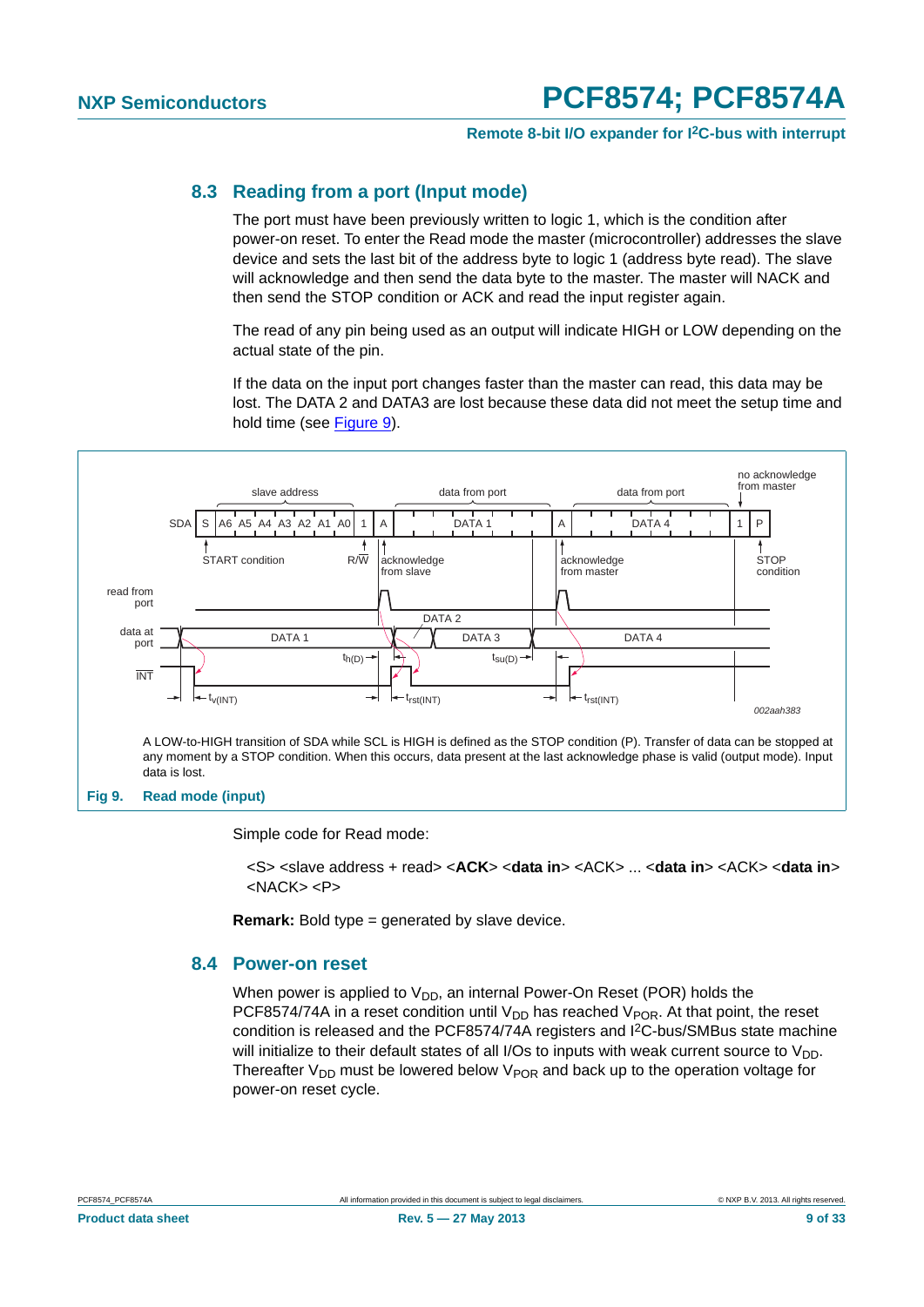### <span id="page-9-1"></span>**8.5 Interrupt output (INT)**

The PCF8574/74A provides an open-drain output (INT) which can be fed to a corresponding input of the microcontroller (see [Figure 10](#page-9-0)). As soon as a port input is changed, the INT will be active (LOW) and notify the microcontroller.

An interrupt is generated at any rising or falling edge of the port inputs. After time  $t_{\nu(Q)}$ , the signal  $\overline{\text{INT}}$  is valid.

The interrupt will reset to HIGH when data on the port is changed to the original setting or data is read or written by the master.

In the Write mode, the interrupt may be reset (HIGH) on the rising edge of the acknowledge bit of the address byte and also on the rising edge of the write to port pulse. The interrupt will always be reset (HIGH) on the falling edge of the write to port pulse (see [Figure 8\)](#page-7-0).

The interrupt is reset (HIGH) in the Read mode on the rising edge of the read from port pulse (see [Figure 9\)](#page-8-0).

During the interrupt reset, any I/O change close to the read or write pulse may not generate an interrupt, or the interrupt will have a very short pulse. After the interrupt is reset, any change in I/Os will be detected and transmitted as an INT.

At power-on reset all ports are in Input mode and the initial state of the ports is HIGH, therefore, for any port pin that is pulled LOW or driven LOW by external source, the interrupt output will be active (output LOW).

<span id="page-9-0"></span>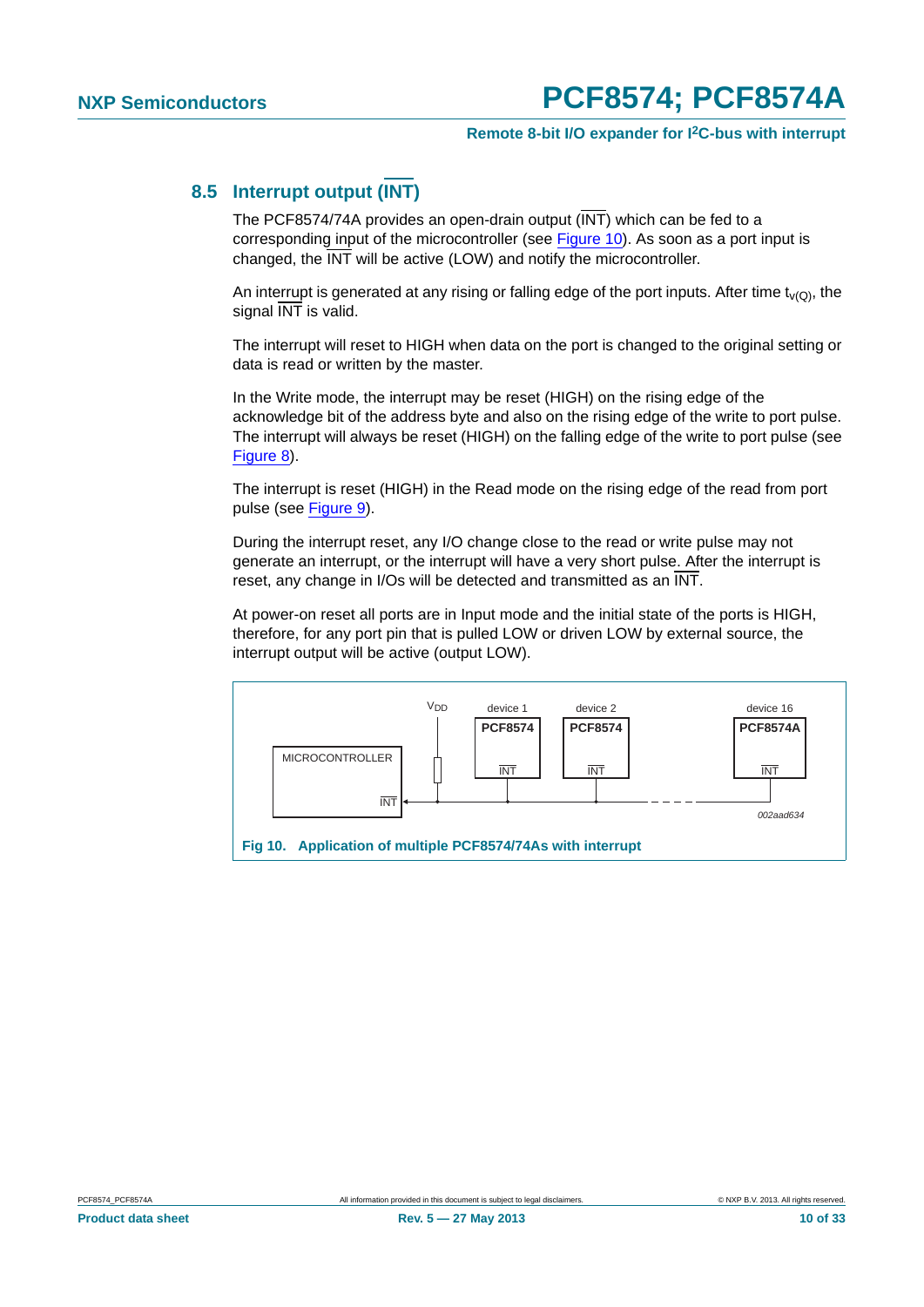## <span id="page-10-2"></span>**9. Characteristics of the I2C-bus**

The I2C-bus is for 2-way, 2-wire communication between different ICs or modules. The two wires are a serial data line (SDA) and a serial clock line (SCL). Both lines must be connected to a positive supply via a pull-up resistor when connected to the output stages of a device. Data transfer may be initiated only when the bus is not busy.

#### <span id="page-10-3"></span>**9.1 Bit transfer**

One data bit is transferred during each clock pulse. The data on the SDA line must remain stable during the HIGH period of the clock pulse as changes in the data line at this time will be interpreted as control signals (see [Figure 11\)](#page-10-0).



#### <span id="page-10-4"></span><span id="page-10-0"></span>**9.1.1 START and STOP conditions**

Both data and clock lines remain HIGH when the bus is not busy. A HIGH-to-LOW transition of the data line while the clock is HIGH is defined as the START condition (S). A LOW-to-HIGH transition of the data line while the clock is HIGH is defined as the STOP condition (P) (see [Figure 12](#page-10-1)).



#### <span id="page-10-5"></span><span id="page-10-1"></span>**9.2 System configuration**

A device generating a message is a 'transmitter'; a device receiving is the 'receiver'. The device that controls the message is the 'master' and the devices which are controlled by the master are the 'slaves' (see [Figure 13\)](#page-11-0).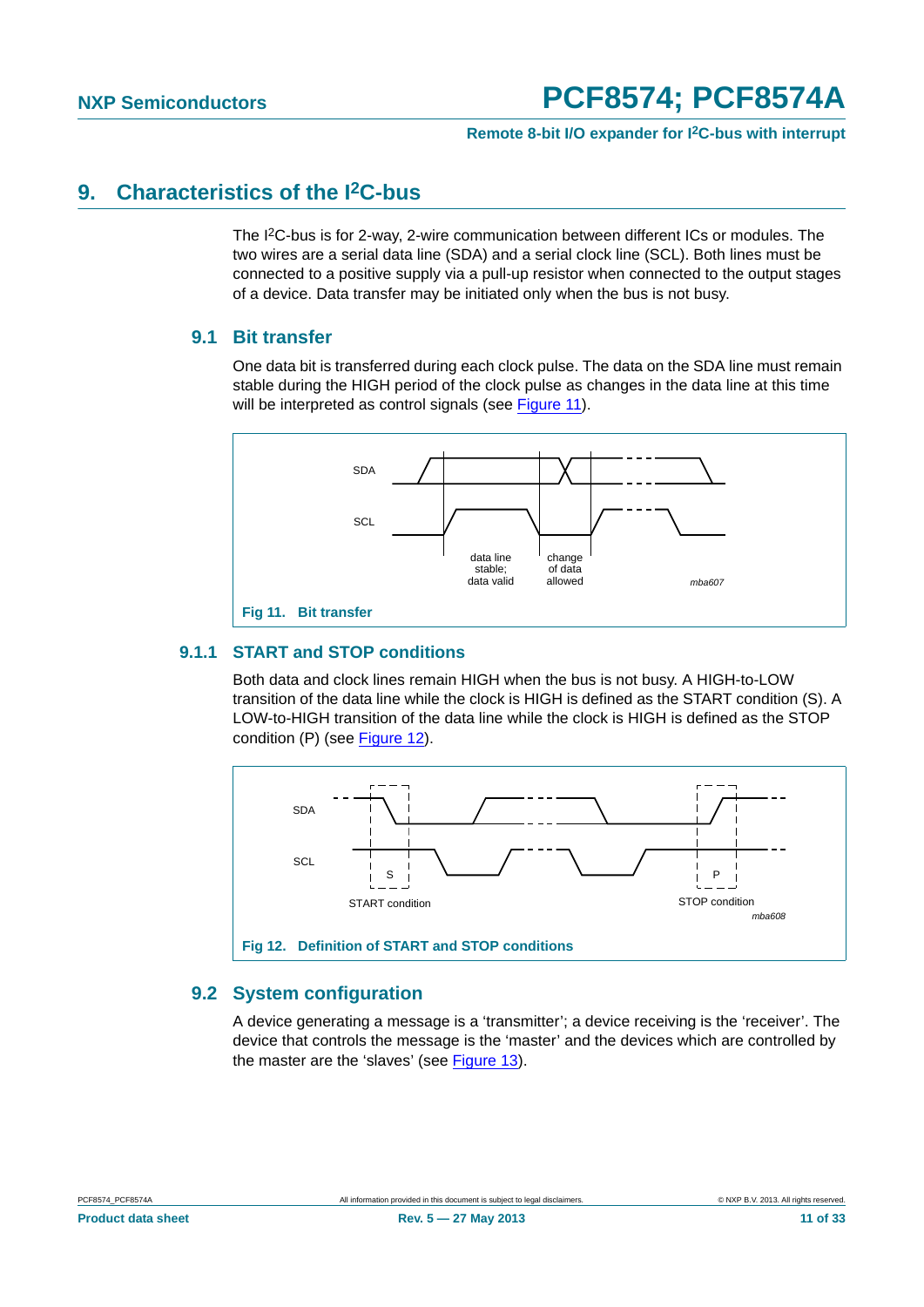**Remote 8-bit I/O expander for I2C-bus with interrupt**



#### <span id="page-11-2"></span><span id="page-11-0"></span>**9.3 Acknowledge**

The number of data bytes transferred between the START and the STOP conditions from transmitter to receiver is not limited. Each byte of eight bits is followed by one acknowledge bit (see [Figure 14\)](#page-11-1). The acknowledge bit is an active LOW level (generated by the receiving device) that indicates to the transmitter that the data transfer was successful.

A slave receiver which is addressed must generate an acknowledge after the reception of each byte. Also a master must generate an acknowledge after the reception of each byte that has been clocked out of the slave transmitter. The device that wants to issue an acknowledge bit has to pull down the SDA line during the acknowledge clock pulse, so that the SDA line is stable LOW during the HIGH period of the acknowledge bit related clock pulse; set-up and hold times must be taken into account.

A master receiver must signal an end of data to the transmitter by **not** generating an acknowledge on the last byte that has been clocked out of the slave. In this event, the transmitter must leave the data line HIGH to enable the master to generate a STOP condition.



<span id="page-11-1"></span>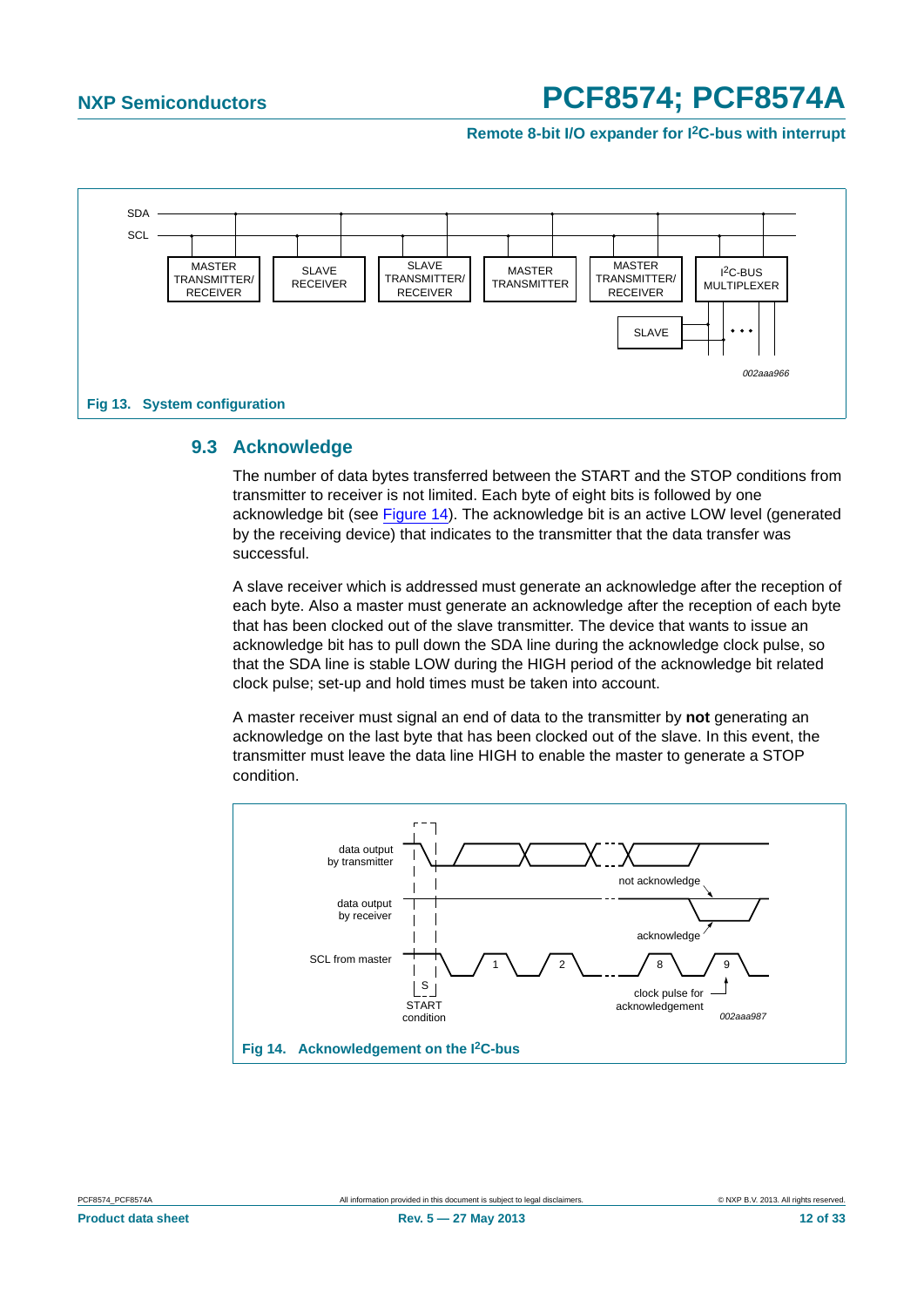### <span id="page-12-2"></span><span id="page-12-1"></span>**10. Application design-in information**

#### **10.1 Bidirectional I/O expander applications**

In the 8-bit I/O expander application shown in [Figure 15,](#page-12-0) P0 and P1 are inputs, and P2 to P7 are outputs. When used in this configuration, during a write, **the input (P0 and P1) must be written as HIGH so the external devices fully control the input ports**. The desired HIGH or LOW logic levels may be written to the ports used as outputs (P2 to P7). If 10  $\mu$ A internal output HIGH is not enough current source, the port needs external pull-up resistor. During a read, the logic levels of the external devices driving the input ports (P0 and P1) and the previous written logic level to the output ports (P2 to P7) will be read.

The GPIO also has an interrupt line (INT) that can be connected to the interrupt logic of the microcontroller. By sending an interrupt signal on this line, the remote I/O informs the microprocessor that there has been a change of data on its ports without having to communicate via the I2C-bus.



#### <span id="page-12-3"></span><span id="page-12-0"></span>**10.2 How to read and write to I/O expander (example)**

In the application example of PCF8574 shown in [Figure 15,](#page-12-0) the microcontroller wants to control the P3 switch ON and the P7 LED ON when the temperature sensor P0 changes.

1. When the system power on:

Core Processor needs to issue an initial command to set P0 and P1 as inputs and P[7:2] as outputs with value 1010 00 (LED off, MP3 off, camera on, audio off, switch off and latch off).

2. Operation:

When the temperature changes above the threshold, the temperature sensor signal will toggle from HIGH to LOW. The INT will be activated and notifies the 'core processor' that there have been changes on the input pins. Read the input register. If  $P0 = 0$  (temperature sensor has changed), then turn on LED and turn on switch.

3. Software code:

//System Power on // write to PCF8574 with data 1010 0011b to set P[7:2] outputs and P[1:0] inputs <S> <0100 0000> <ACK> <1010 0011> <ACK> <P>//Initial setting for PCF9574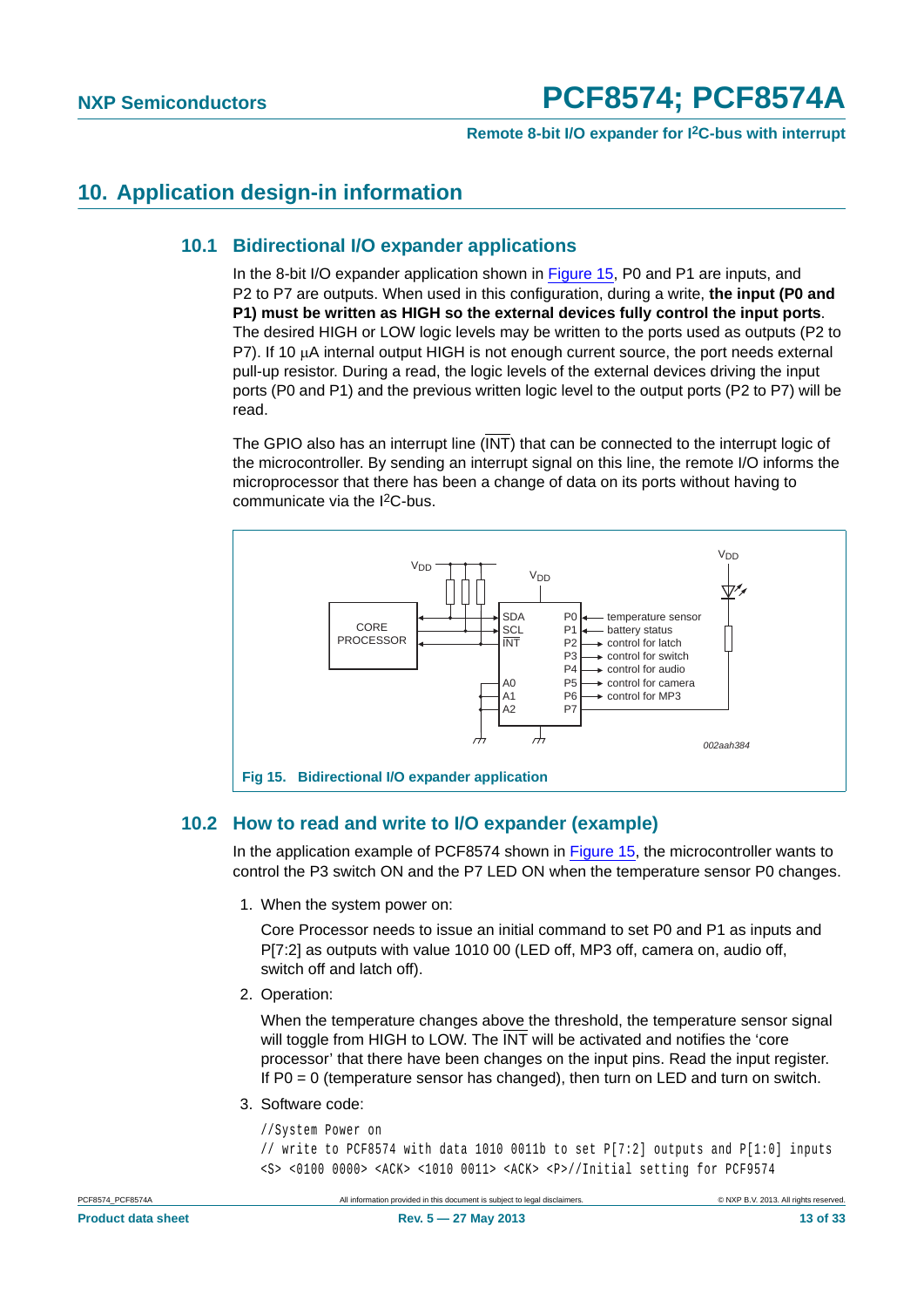#### **Remote 8-bit I/O expander for I2C-bus with interrupt**

```
while (INT == 1); //Monitor the interrupt pin. If INT = 1 do nothing
//When INT = 0 then read input ports
<S> <slave address read> <ACK> <1010 0010> <NACK> <P> //Read PCF8574 data
If (P0 == 0) //Temperature sensor activated
{
     // write to PCF8574 with data 0010 1011b to turn on LED (P7), on Switch (P3) 
     and keep P[1:0] as input ports.
     <S> <0100 0000> <ACK> <0010 1011> <ACK> <P> // Write to PCF8574
}
```
#### <span id="page-13-1"></span>**10.3 High current-drive load applications**

The GPIO has a minimum guaranteed sinking current of 10 mA per bit at 5 V. In applications requiring additional drive, two port pins may be connected together to sink up to 20 mA current. Both bits must then always be turned on or off together. Up to five pins can be connected together to drive 80 mA, which is the device recommended total limit. Each pin needs its own limiting resistor as shown in [Figure 16](#page-13-0) to prevent damage to the device should all ports not be turned on at the same time.



#### <span id="page-13-0"></span>**10.4 Migration path**

NXP offers newer, more capable drop-in replacements for the PCF8574/74A in newer space-saving packages.

#### <span id="page-13-2"></span>**Table 6. Migration path**

| <b>Type number</b> | $12C-bus$<br>frequency | Voltage range  | Number of<br>addresses<br>per device | Interrupt | <b>Reset</b> | Total package<br>sink current |
|--------------------|------------------------|----------------|--------------------------------------|-----------|--------------|-------------------------------|
| PCF8574/74A        | 100 kHz                | 2.5 V to 6 V   | 8                                    | yes       | no           | 80 mA                         |
| PCA8574/74A        | 400 kHz                | 2.3 V to 5.5 V | 8                                    | yes       | no           | 200 mA                        |
| PCA9674/74A        | 1 MHz $Fm+$            | 2.3 V to 5.5 V | 64                                   | yes       | no           | 200 mA                        |
| PCA9670            | 1 MHz $Fm+$            | 2.3 V to 5.5 V | 64                                   | no        | yes          | 200 mA                        |
| PCA9672            | 1 MHz Fm+              | 2.3 V to 5.5 V | 16                                   | yes       | yes          | 200 mA                        |

PCA9670 replaces the interrupt output of the PCA9674 with hardware reset input to retain the maximum number of addresses and the PCA9672 replaces address A2 of the PCA9674 with hardware reset input to retain the interrupt but limit the number of addresses.

PCF8574\_PCF8574A All information provided in this document is subject to legal disclaimers. © NXP B.V. 2013. All rights reserved.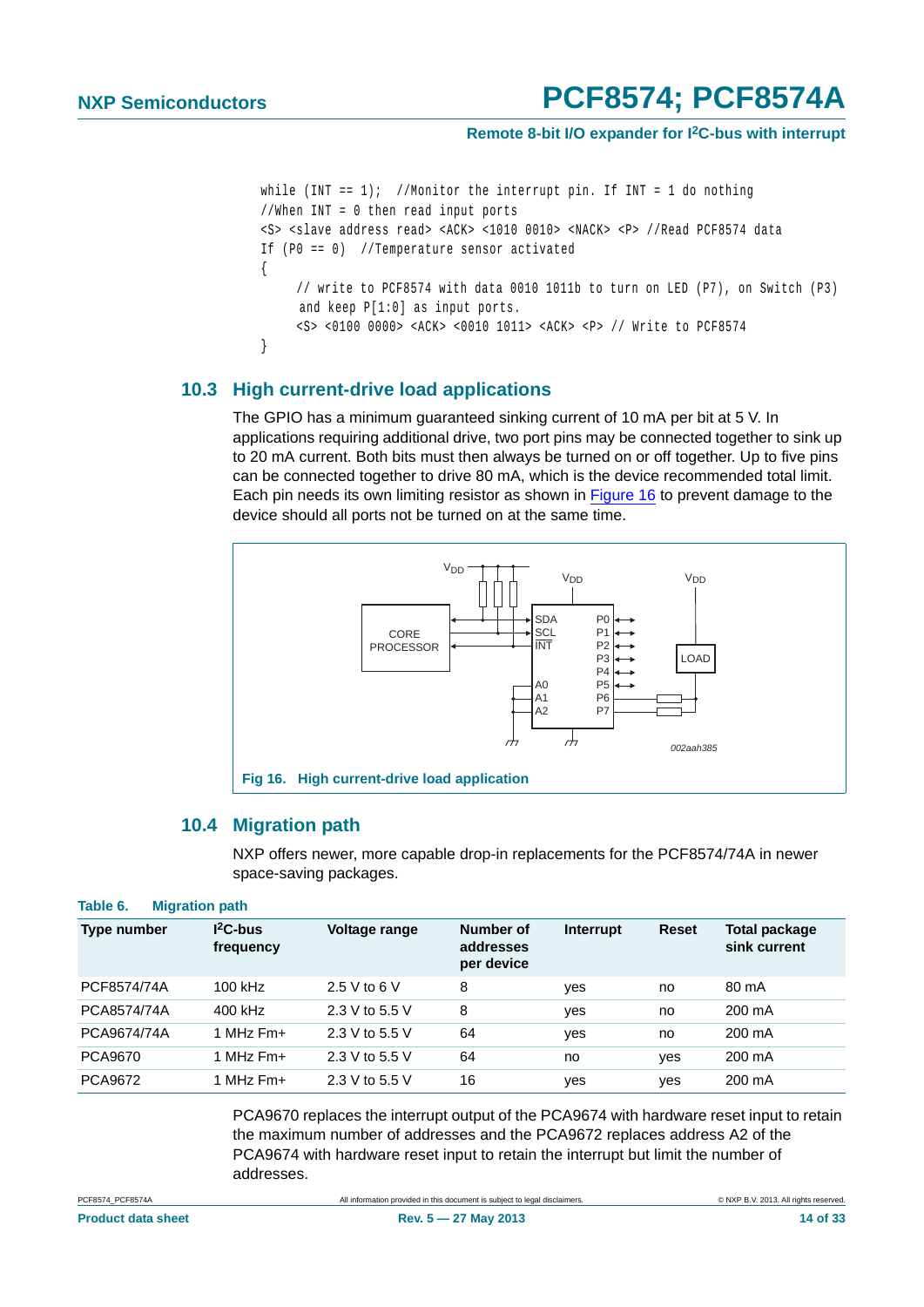### **Remote 8-bit I/O expander for I2C-bus with interrupt**

## <span id="page-14-2"></span>**11. Limiting values**

<span id="page-14-1"></span>

| Table 7.                    | <b>Limiting values</b><br>In accordance with the Absolute Maximum Rating System (IEC 60134). |                   |                |                |             |  |  |  |  |  |
|-----------------------------|----------------------------------------------------------------------------------------------|-------------------|----------------|----------------|-------------|--|--|--|--|--|
| <b>Symbol</b>               | <b>Parameter</b>                                                                             | <b>Conditions</b> | Min            | <b>Max</b>     | <b>Unit</b> |  |  |  |  |  |
| <b>V<sub>DD</sub></b>       | supply voltage                                                                               |                   | $-0.5$         | $+7$           | V           |  |  |  |  |  |
| <b>I</b> <sub>DD</sub>      | supply current                                                                               |                   |                | ±100           | mA          |  |  |  |  |  |
| $I_{SS}$                    | ground supply current                                                                        |                   |                | ±100           | mA          |  |  |  |  |  |
| $V_{I}$                     | input voltage                                                                                |                   | $V_{SS}$ – 0.5 | $V_{DD} + 0.5$ | - V         |  |  |  |  |  |
| $\mathbf{I}_{\mathbf{I}}$   | input current                                                                                |                   |                | ±20            | mA          |  |  |  |  |  |
| $I_{\rm O}$                 | output current                                                                               |                   |                | ±25            | mA          |  |  |  |  |  |
| $P_{\text{tot}}$            | total power dissipation                                                                      |                   |                | 400            | mW          |  |  |  |  |  |
| P/out                       | power dissipation per output                                                                 |                   |                | 100            | mW          |  |  |  |  |  |
| $T_{j(max)}$                | maximum junction temperature                                                                 |                   |                | 125            | °C          |  |  |  |  |  |
| $T_{\text{stg}}$            | storage temperature                                                                          |                   | $-65$          | +150           | $^{\circ}C$ |  |  |  |  |  |
| $\mathsf{T}_{\mathsf{amb}}$ | ambient temperature                                                                          | operating         | $-40$          | +85            | $^{\circ}C$ |  |  |  |  |  |

## <span id="page-14-0"></span>**12. Thermal characteristics**

| Table 8.      | <b>Thermal characteristics</b>   |                          |     |                    |  |  |  |  |  |
|---------------|----------------------------------|--------------------------|-----|--------------------|--|--|--|--|--|
| Symbol        | <b>Parameter</b>                 | <b>Conditions</b>        | Typ | Unit               |  |  |  |  |  |
| $R_{th(i-a)}$ | thermal resistance from junction | SO <sub>16</sub> package | 115 | $\rm ^{\circ}$ C/W |  |  |  |  |  |
|               | to ambient                       | SSOP20 package           | 136 | $\rm ^{\circ}$ C/W |  |  |  |  |  |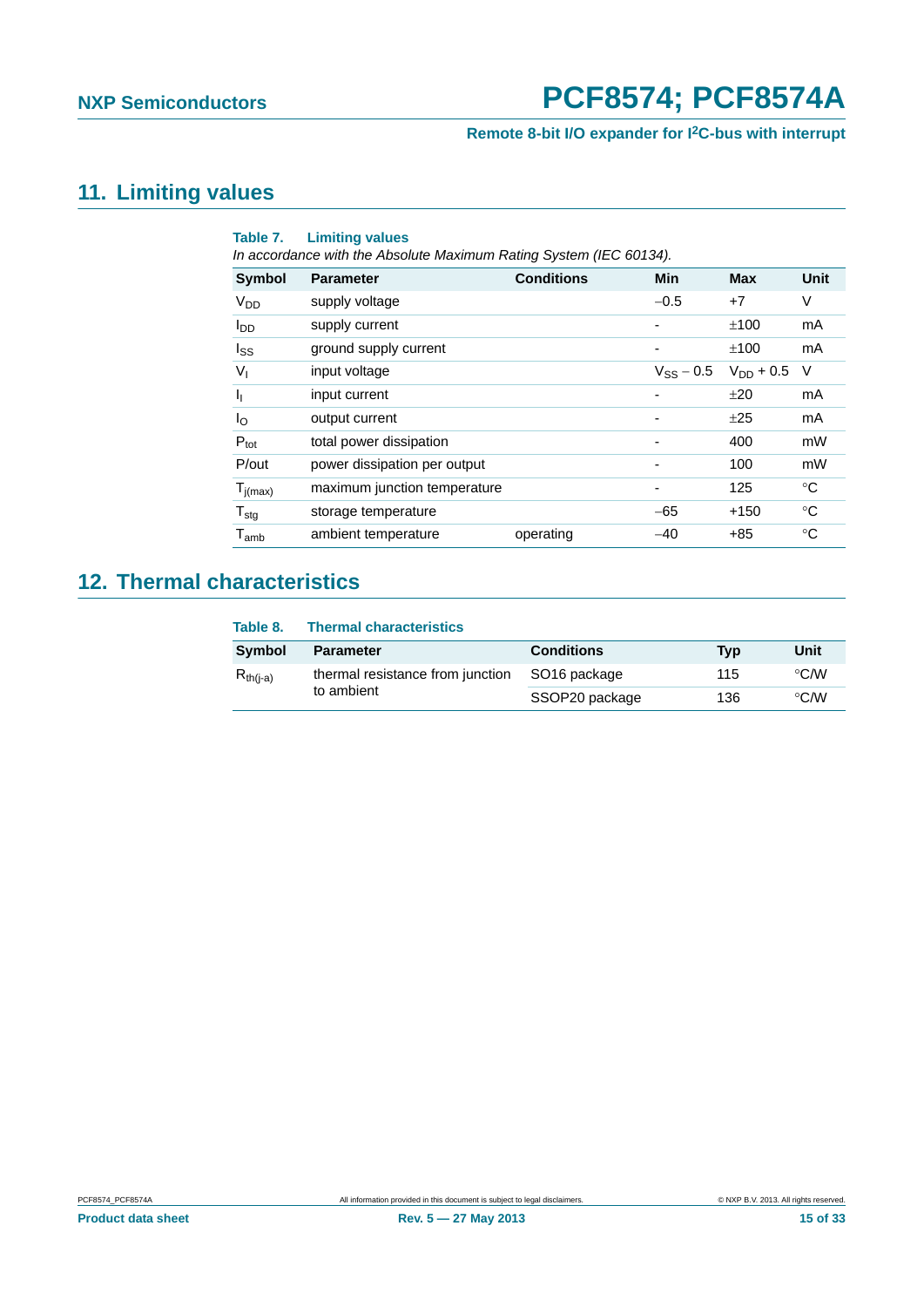#### **Remote 8-bit I/O expander for I2C-bus with interrupt**

## <span id="page-15-2"></span>**13. Static characteristics**

#### <span id="page-15-1"></span>**Table 9. Static characteristics**

 $V_{DD} = 2.5$  V to 6 V;  $V_{SS} = 0$  V;  $T_{amb} = -40$  °C to +85 °C; unless otherwise specified.

| <b>Symbol</b>          | <b>Parameter</b>                                               | <b>Conditions</b>                                                                                    |                | Min                | <b>Typ</b>                   | Max                      | Unit    |
|------------------------|----------------------------------------------------------------|------------------------------------------------------------------------------------------------------|----------------|--------------------|------------------------------|--------------------------|---------|
| <b>Supply</b>          |                                                                |                                                                                                      |                |                    |                              |                          |         |
| <b>V<sub>DD</sub></b>  | supply voltage                                                 |                                                                                                      |                | 2.5                | $\blacksquare$               | 6.0                      | $\vee$  |
| <b>I</b> <sub>DD</sub> | supply current                                                 | operating mode; $V_{DD} = 6 V$ ; no load;<br>$V_1 = V_{DD}$ or $V_{SS}$ ; f <sub>SCL</sub> = 100 kHz |                |                    | 40                           | 100                      | μA      |
| $I_{\text{stb}}$       | standby current                                                | standby mode; $V_{DD} = 6 V$ ; no load;<br>$V_I = V_{DD}$ or $V_{SS}$                                | ÷,             |                    | 2.5                          | 10                       | μA      |
| <b>V<sub>POR</sub></b> | power-on reset voltage                                         | $V_{DD}$ = 6 V; no load; $V_1 = V_{DD}$ or $V_{SS}$                                                  | $11 -$         |                    | 1.3                          | 2.4                      | V       |
|                        | <b>Input SCL; input/output SDA</b>                             |                                                                                                      |                |                    |                              |                          |         |
| $V_{IL}$               | LOW-level input voltage                                        |                                                                                                      |                | $-0.5$             | ä,                           | $+0.3VDD$                | $\vee$  |
| V <sub>IH</sub>        | HIGH-level input voltage                                       |                                                                                                      |                | 0.7V <sub>DD</sub> | $\overline{\phantom{a}}$     | $V_{DD}$ + 0.5           | V       |
| $I_{OL}$               | LOW-level output current                                       | $V_{OL} = 0.4 V$                                                                                     | 3              |                    | $\blacksquare$               | $\overline{\phantom{0}}$ | mA      |
| IL.                    | leakage current                                                | $V_1 = V_{DD}$ or $V_{SS}$                                                                           |                | $-1$               | $\blacksquare$               | $+1$                     | $\mu$ A |
| $C_i$                  | input capacitance                                              | $V_1 = V_{SS}$                                                                                       | ä,             |                    | ÷,                           | $\overline{7}$           | pF      |
| I/Os; P0 to P7         |                                                                |                                                                                                      |                |                    |                              |                          |         |
| $V_{IL}$               | LOW-level input voltage                                        |                                                                                                      |                | $-0.5$             | $\blacksquare$               | $+0.3VDD$                | V       |
| V <sub>IH</sub>        | HIGH-level input voltage                                       |                                                                                                      |                | 0.7V <sub>DD</sub> | $\overline{\phantom{a}}$     | $V_{DD}$ + 0.5           | $\vee$  |
| I <sub>IHL(max)</sub>  | maximum allowed input current<br>through protection diode      | $V_1 \geq V_{DD}$ or $V_1 \leq V_{SS}$                                                               |                |                    |                              | ±400                     | $\mu$ A |
| $I_{OL}$               | LOW-level output current                                       | $V_{\text{OI}} = 1$ V; $V_{\text{DD}} = 5$ V                                                         |                | 10                 | 25                           | ÷,                       | mA      |
| $I_{OH}$               | HIGH-level output current                                      | $V_{OH} = V_{SS}$                                                                                    |                | 30                 | ÷.                           | 300                      | $\mu$ A |
| $I_{trt(pu)}$          | transient boosted pull-up current HIGH during acknowledge (see | <b>Figure 8)</b> ; $V_{OH} = V_{SS}$ ; $V_{DD} = 2.5$ V                                              |                |                    | $-1$                         |                          | mA      |
| $C_i$                  | input capacitance                                              |                                                                                                      | $\overline{a}$ |                    | ÷,                           | 10                       | pF      |
| $C_{\alpha}$           | output capacitance                                             |                                                                                                      | ÷,             |                    | ÷,                           | 10                       | pF      |
|                        | <b>Interrupt INT (see Figure 8)</b>                            |                                                                                                      |                |                    |                              |                          |         |
| $I_{OL}$               | LOW-level output current                                       | $V_{\Omega I} = 0.4 V$                                                                               |                | 1.6                | $\qquad \qquad \blacksquare$ | $\overline{\phantom{a}}$ | mA      |
| I <sub>L</sub>         | leakage current                                                | $V_1 = V_{DD}$ or $V_{SS}$                                                                           |                | $-1$               | $\overline{a}$               | $+1$                     | μA      |
|                        | Select inputs A0, A1, A2                                       |                                                                                                      |                |                    |                              |                          |         |
| $V_{IL}$               | LOW-level input voltage                                        |                                                                                                      |                | $-0.5$             | ä,                           | $+0.3VDD$                | $\vee$  |
| V <sub>IH</sub>        | HIGH-level input voltage                                       |                                                                                                      |                | 0.7V <sub>DD</sub> | $\overline{\phantom{a}}$     | $V_{DD}$ + 0.5           | $\vee$  |
| $I_{LI}$               | input leakage current                                          | pin at V <sub>DD</sub> or V <sub>SS</sub>                                                            |                | $-250$             | $\overline{a}$               | $+250$                   | nA      |

<span id="page-15-0"></span>[1] The power-on reset circuit resets the I<sup>2</sup>C-bus logic at V<sub>DD</sub> < V<sub>POR</sub> and sets all I/Os to logic 1 (with current source to V<sub>DD</sub>).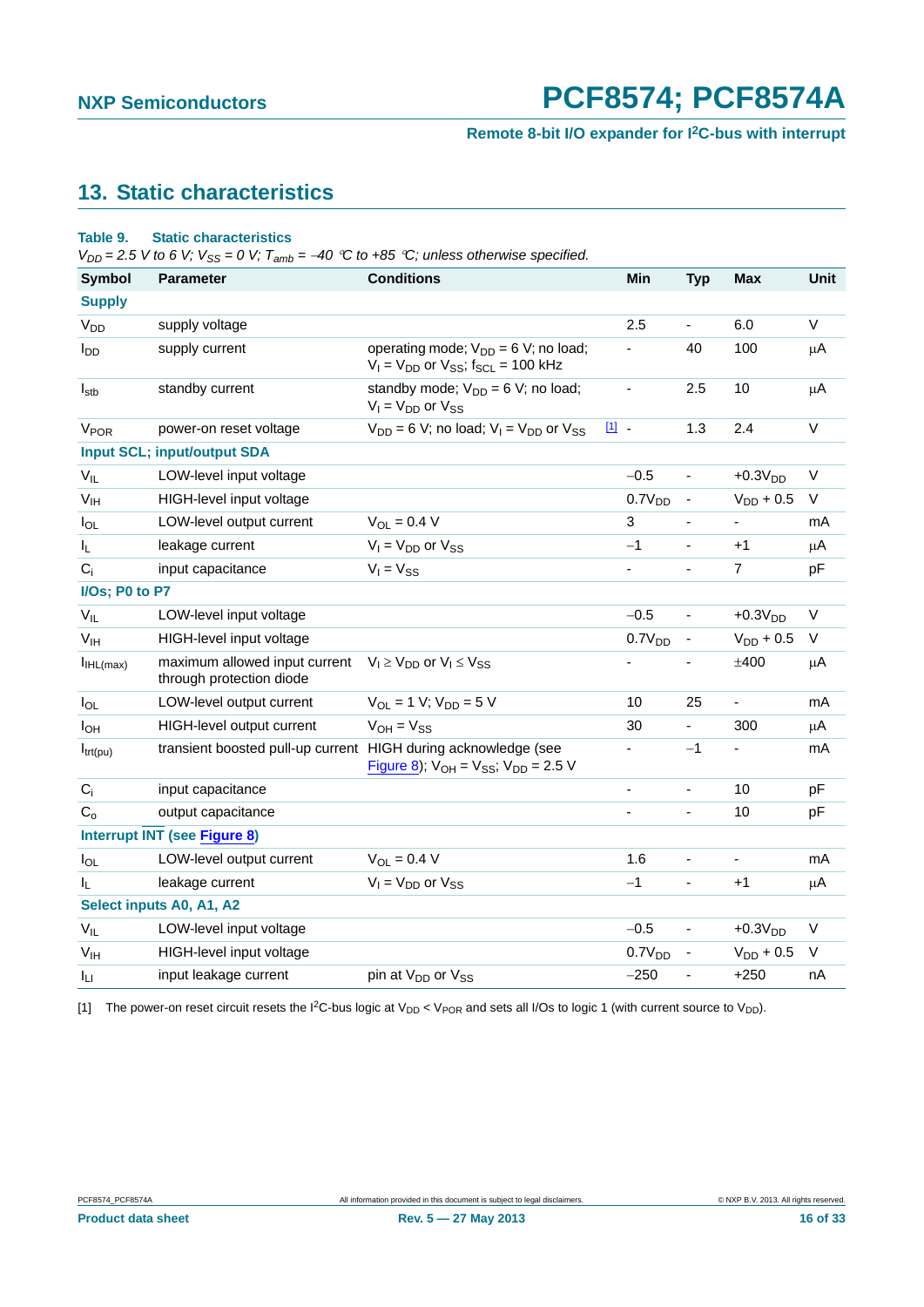#### **Remote 8-bit I/O expander for I2C-bus with interrupt**

### <span id="page-16-2"></span>**14. Dynamic characteristics**

#### <span id="page-16-1"></span>**Table 10. Dynamic characteristics**

 $V_{DD} = 2.5$  V to 6 V;  $V_{SS} = 0$  V;  $T_{amb} = -40$  °C to +85 °C; unless otherwise specified.

| <b>Symbol</b>                                              | <b>Parameter</b>                                           | <b>Conditions</b>                      | Min                      | <b>Typ</b>               | <b>Max</b>               | Unit |  |
|------------------------------------------------------------|------------------------------------------------------------|----------------------------------------|--------------------------|--------------------------|--------------------------|------|--|
| I <sup>2</sup> C-bus timing <sup>[1]</sup> (see Figure 17) |                                                            |                                        |                          |                          |                          |      |  |
| $f_{SCL}$                                                  | <b>SCL clock frequency</b>                                 |                                        | -                        | $\overline{\phantom{a}}$ | 100                      | kHz  |  |
| $t_{\text{BUF}}$                                           | bus free time between a STOP and<br><b>START</b> condition |                                        | 4.7                      |                          |                          | μS   |  |
| $t_{HD;STA}$                                               | hold time (repeated) START condition                       |                                        | 4                        | $\overline{\phantom{a}}$ | ٠                        | μs   |  |
| t <sub>SU;STA</sub>                                        | set-up time for a repeated START condition                 |                                        | 4.7                      | $\overline{\phantom{a}}$ | ۰                        | μS   |  |
| t <sub>SU:STO</sub>                                        | set-up time for STOP condition                             |                                        | 4                        | $\blacksquare$           | $\overline{\phantom{0}}$ | μS   |  |
| <sup>t</sup> HD;DAT                                        | data hold time                                             |                                        | 0                        | $\blacksquare$           | $\blacksquare$           | ns   |  |
| t <sub>VD:DAT</sub>                                        | data valid time                                            |                                        | -                        | -                        | 3.4                      | μS   |  |
| t <sub>SU;DAT</sub>                                        | data set-up time                                           |                                        | 250                      | $\overline{\phantom{a}}$ | -                        | ns   |  |
| t <sub>LOW</sub>                                           | LOW period of the SCL clock                                |                                        | 4.7                      | $\overline{\phantom{a}}$ | ۰                        | μs   |  |
| $t_{HIGH}$                                                 | HIGH period of the SCL clock                               |                                        |                          | $\blacksquare$           | $\overline{\phantom{0}}$ | μs   |  |
| $t_r$                                                      | rise time of both SDA and SCL signals                      |                                        |                          | ٠                        | 1                        | μS   |  |
| $t_f$                                                      | fall time of both SDA and SCL signals                      |                                        |                          | -                        | 0.3                      | μs   |  |
|                                                            | Port timing (see Figure 8 and Figure 9)                    |                                        |                          |                          |                          |      |  |
| $t_{\nu(Q)}$                                               | data output valid time                                     | $C_1 \leq 100$ pF                      | $\overline{\phantom{a}}$ | $\blacksquare$           | $\overline{4}$           | μS   |  |
| $t_{\text{SU}(D)}$                                         | data input set-up time                                     | $C_1 \leq 100$ pF                      | 0                        | ٠                        |                          | μs   |  |
| $t_{h(D)}$                                                 | data input hold time                                       | $C_1 \leq 100$ pF                      | 4                        |                          |                          | μS   |  |
| <b>Interrupt INT timing (see Figure 9)</b>                 |                                                            |                                        |                          |                          |                          |      |  |
| $t_{V(INT)}$                                               | valid time on pin INT                                      | from port to INT;<br>$C_1 \leq 100$ pF |                          |                          | $\overline{4}$           | μS   |  |
| $t_{rst(INT)}$                                             | reset time on pin INT                                      | from SCL to INT;<br>$C_L \leq 100$ pF  |                          |                          | $\overline{4}$           | μs   |  |

<span id="page-16-0"></span>[1] All the timing values are valid within the operating supply voltage and ambient temperature range and refer to V<sub>IL</sub> and V<sub>IH</sub> with an input voltage swing of  $V_{SS}$  to  $V_{DD}$ .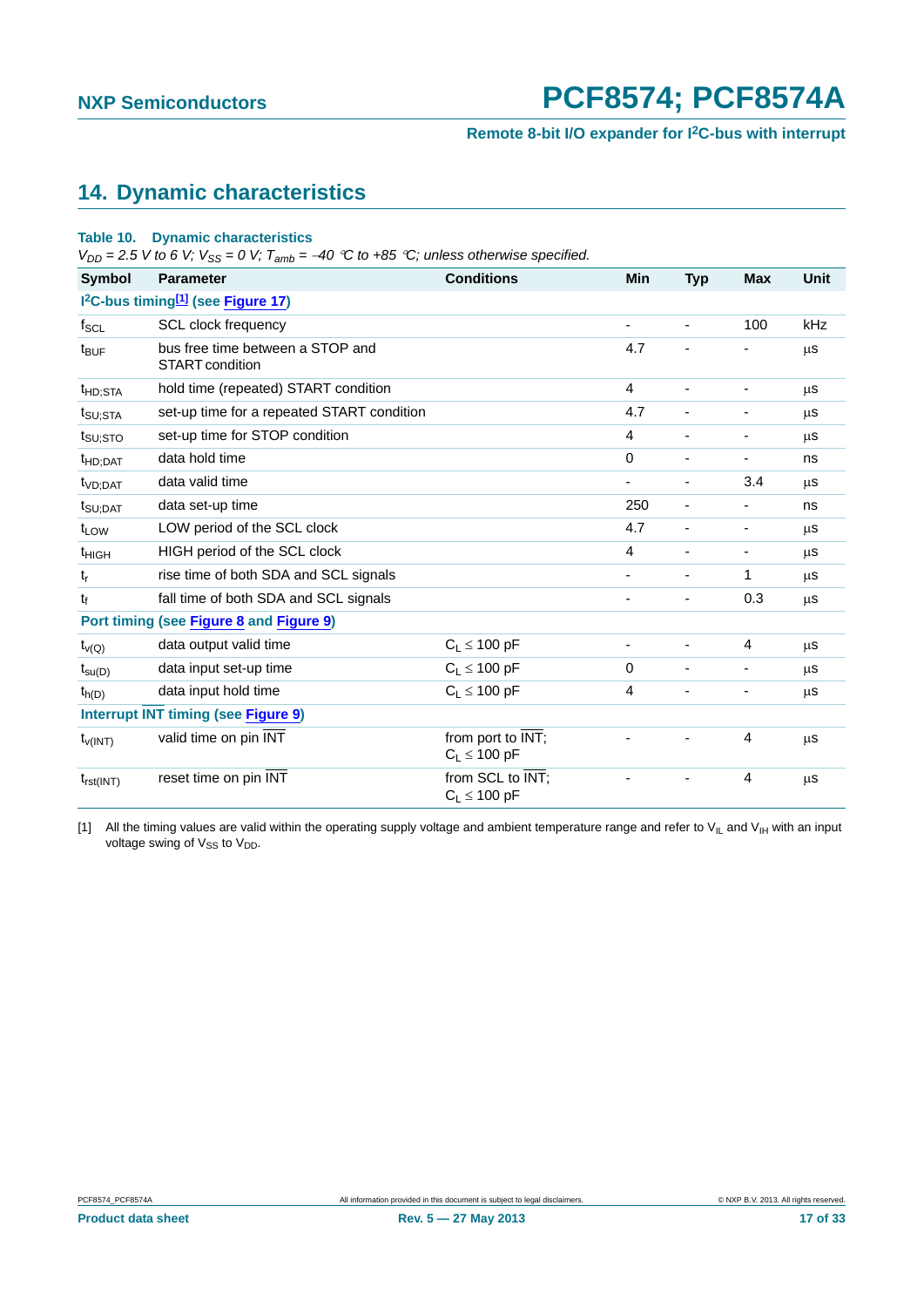#### **Remote 8-bit I/O expander for I2C-bus with interrupt**

<span id="page-17-0"></span>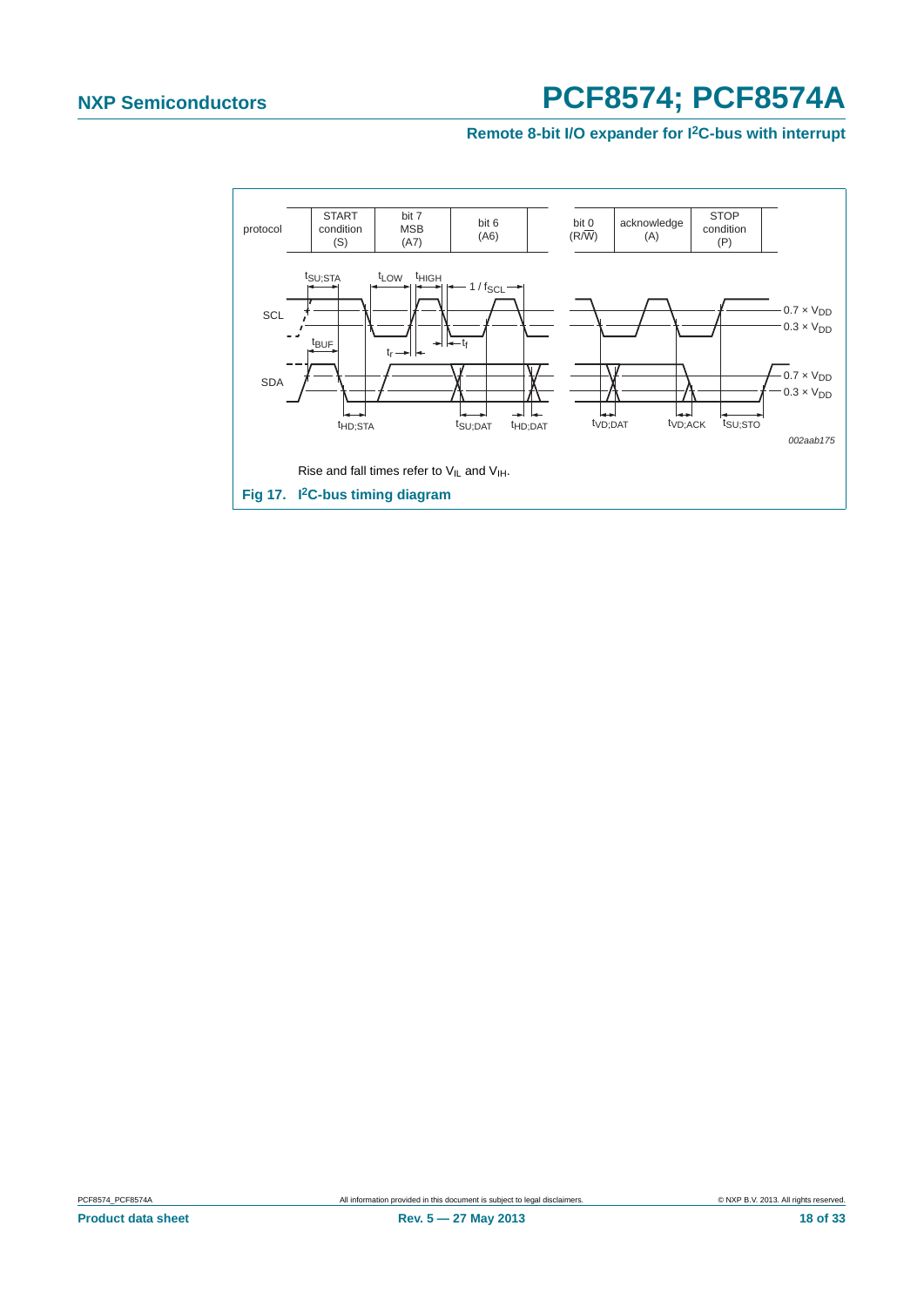**Remote 8-bit I/O expander for I2C-bus with interrupt**

### <span id="page-18-0"></span>**15. Package outline**



#### **Fig 18. Package outline SOT38-4 (DIP16)**

PCF8574\_PCF8574A All information provided in this document is subject to legal disclaimers. © NXP B.V. 2013. All rights reserved.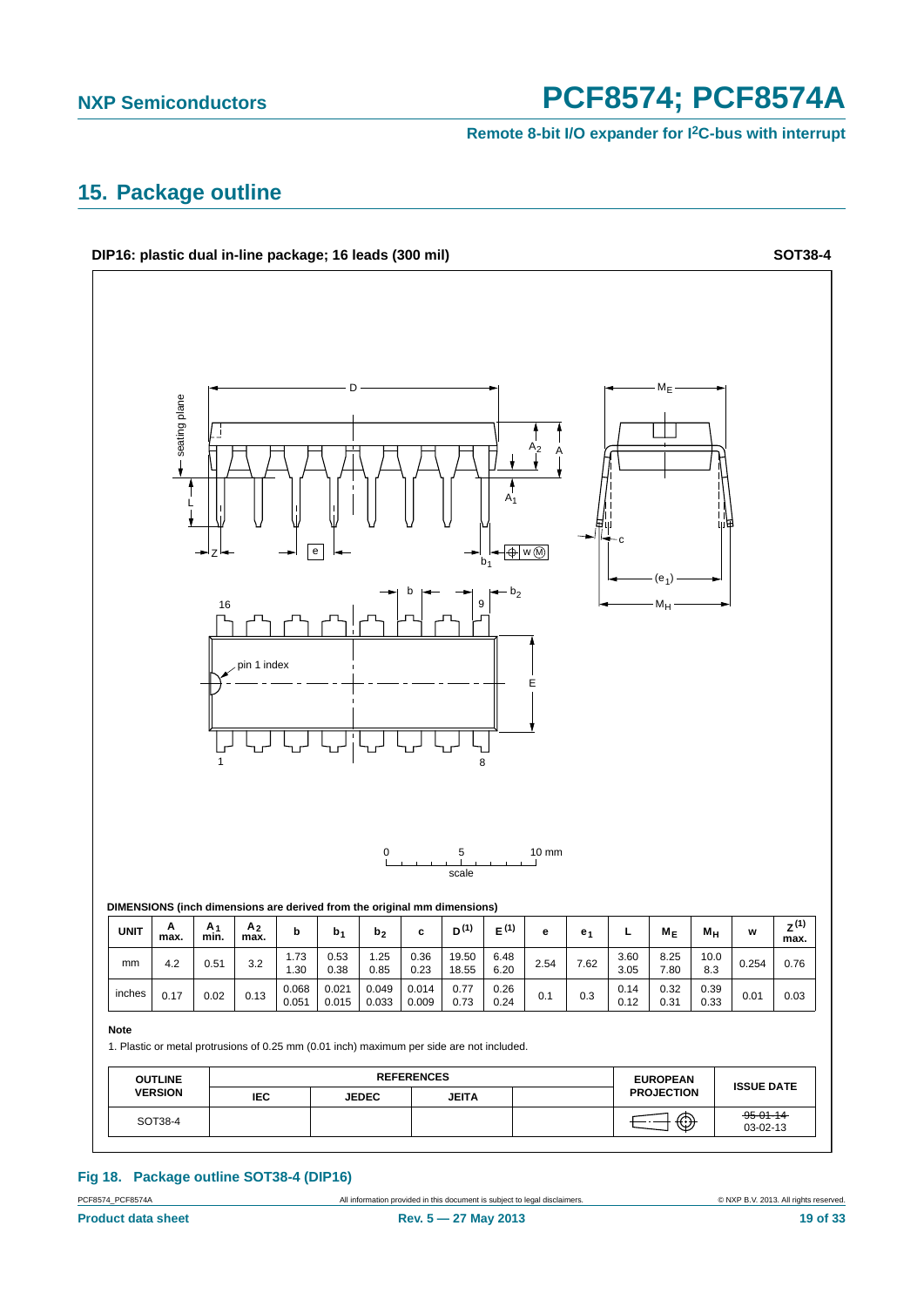**Remote 8-bit I/O expander for I2C-bus with interrupt**



**Fig 19. Package outline SOT162-1 (SO16)**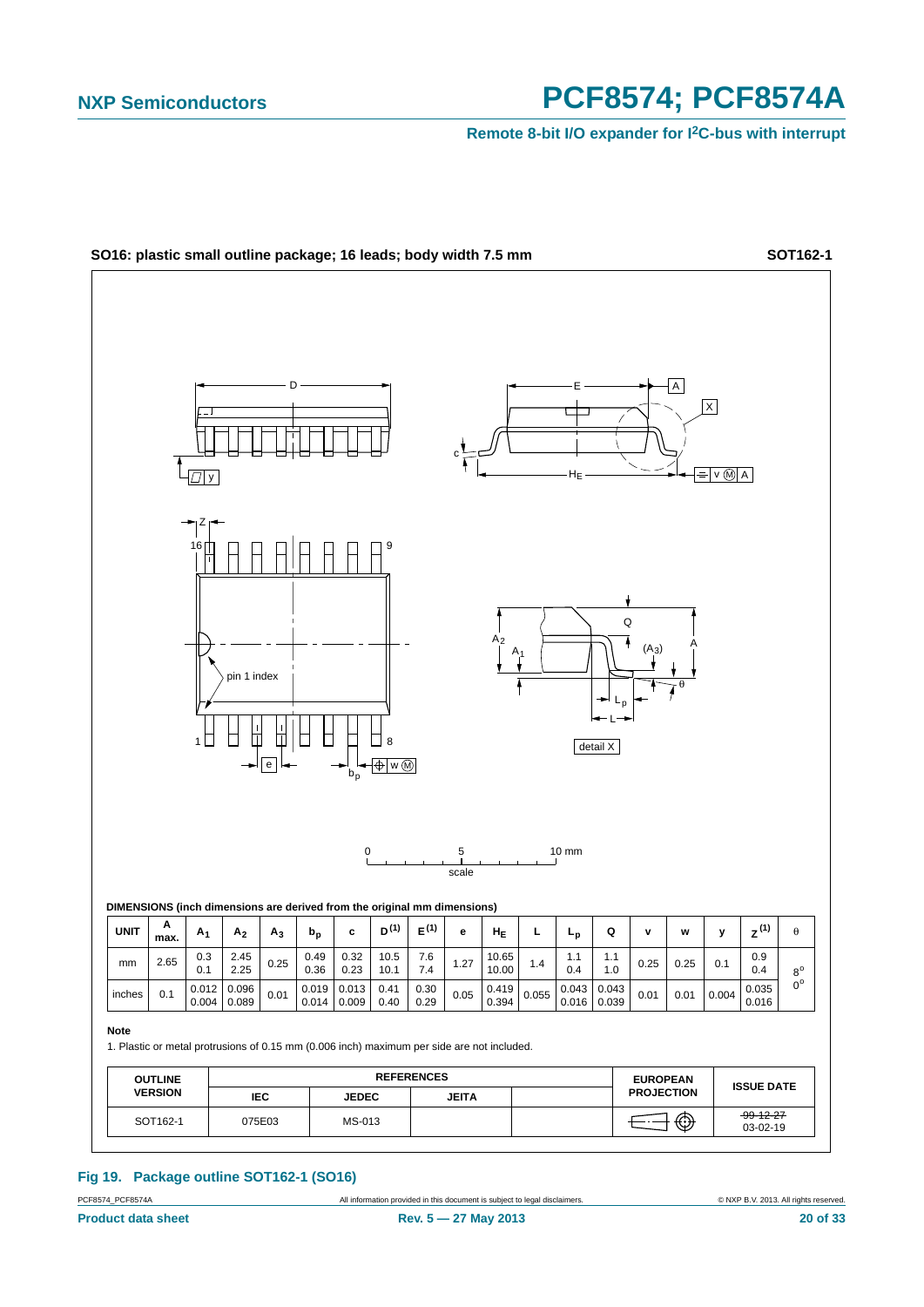**Remote 8-bit I/O expander for I2C-bus with interrupt**



#### **Fig 20. Package outline SOT266-1 (SSOP20)**

PCF8574\_PCF8574A **All information provided in this document is subject to legal disclaimers.** © NXP B.V. 2013. All rights reserved.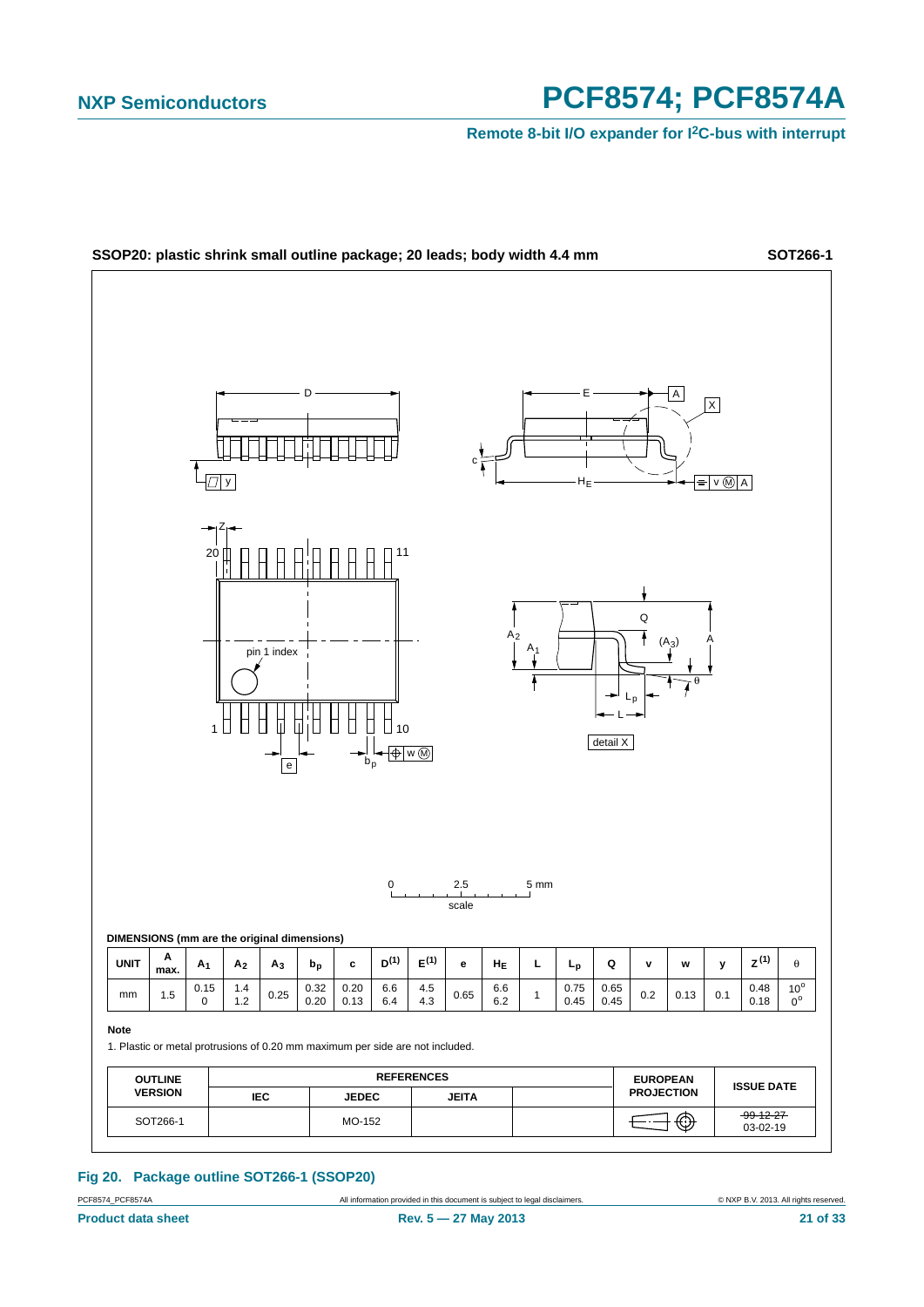### <span id="page-21-0"></span>**16. Handling information**

All input and output pins are protected against ElectroStatic Discharge (ESD) under normal handling. When handling ensure that the appropriate precautions are taken as described in *JESD625-A* or equivalent standards.

### <span id="page-21-1"></span>**17. Soldering of SMD packages**

This text provides a very brief insight into a complex technology. A more in-depth account of soldering ICs can be found in Application Note *AN10365 "Surface mount reflow soldering description"*.

#### <span id="page-21-2"></span>**17.1 Introduction to soldering**

Soldering is one of the most common methods through which packages are attached to Printed Circuit Boards (PCBs), to form electrical circuits. The soldered joint provides both the mechanical and the electrical connection. There is no single soldering method that is ideal for all IC packages. Wave soldering is often preferred when through-hole and Surface Mount Devices (SMDs) are mixed on one printed wiring board; however, it is not suitable for fine pitch SMDs. Reflow soldering is ideal for the small pitches and high densities that come with increased miniaturization.

#### <span id="page-21-3"></span>**17.2 Wave and reflow soldering**

Wave soldering is a joining technology in which the joints are made by solder coming from a standing wave of liquid solder. The wave soldering process is suitable for the following:

- **•** Through-hole components
- **•** Leaded or leadless SMDs, which are glued to the surface of the printed circuit board

Not all SMDs can be wave soldered. Packages with solder balls, and some leadless packages which have solder lands underneath the body, cannot be wave soldered. Also, leaded SMDs with leads having a pitch smaller than ~0.6 mm cannot be wave soldered, due to an increased probability of bridging.

The reflow soldering process involves applying solder paste to a board, followed by component placement and exposure to a temperature profile. Leaded packages, packages with solder balls, and leadless packages are all reflow solderable.

Key characteristics in both wave and reflow soldering are:

- **•** Board specifications, including the board finish, solder masks and vias
- **•** Package footprints, including solder thieves and orientation
- **•** The moisture sensitivity level of the packages
- **•** Package placement
- **•** Inspection and repair
- **•** Lead-free soldering versus SnPb soldering

#### **17.3 Wave soldering**

Key characteristics in wave soldering are:

<span id="page-21-4"></span>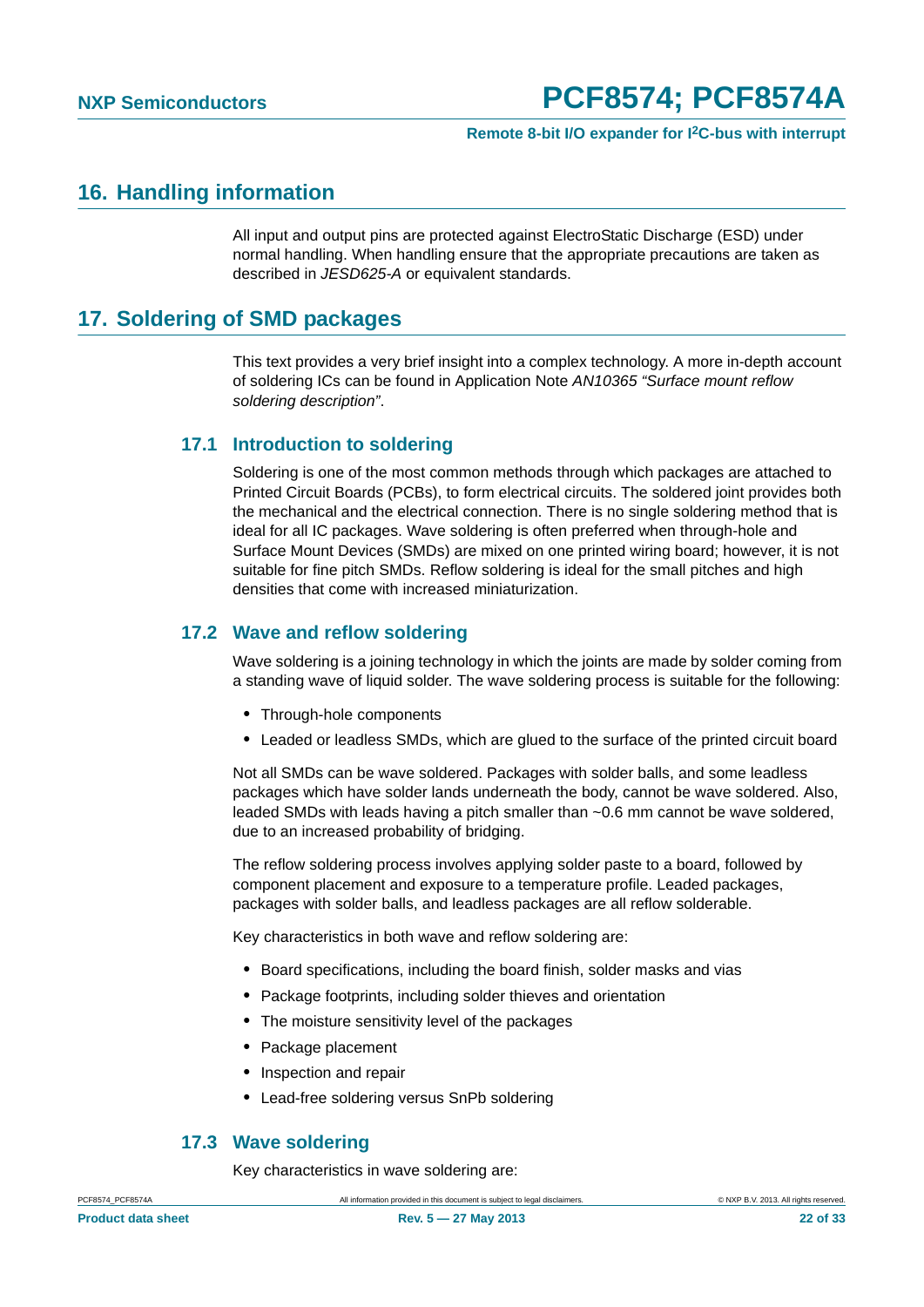#### **Remote 8-bit I/O expander for I2C-bus with interrupt**

- **•** Process issues, such as application of adhesive and flux, clinching of leads, board transport, the solder wave parameters, and the time during which components are exposed to the wave
- **•** Solder bath specifications, including temperature and impurities

#### <span id="page-22-2"></span>**17.4 Reflow soldering**

Key characteristics in reflow soldering are:

- **•** Lead-free versus SnPb soldering; note that a lead-free reflow process usually leads to higher minimum peak temperatures (see [Figure 21\)](#page-23-0) than a SnPb process, thus reducing the process window
- **•** Solder paste printing issues including smearing, release, and adjusting the process window for a mix of large and small components on one board
- **•** Reflow temperature profile; this profile includes preheat, reflow (in which the board is heated to the peak temperature) and cooling down. It is imperative that the peak temperature is high enough for the solder to make reliable solder joints (a solder paste characteristic). In addition, the peak temperature must be low enough that the packages and/or boards are not damaged. The peak temperature of the package depends on package thickness and volume and is classified in accordance with [Table 11](#page-22-0) and [12](#page-22-1)

#### <span id="page-22-0"></span>**Table 11. SnPb eutectic process (from J-STD-020D)**

| Package thickness (mm) | Package reflow temperature (°C)<br>Volume (mm <sup>3</sup> ) |            |  |
|------------------------|--------------------------------------------------------------|------------|--|
|                        |                                                              |            |  |
|                        | $ $ < 350                                                    | $\geq 350$ |  |
| < 2.5                  | 235                                                          | 220        |  |
| $\geq 2.5$             | 220                                                          | 220        |  |

#### <span id="page-22-1"></span>**Table 12. Lead-free process (from J-STD-020D)**

| Package thickness (mm) | Package reflow temperature (°C) |             |        |  |
|------------------------|---------------------------------|-------------|--------|--|
|                        | Volume (mm <sup>3</sup> )       |             |        |  |
|                        | < 350                           | 350 to 2000 | > 2000 |  |
| < 1.6                  | 260                             | 260         | 260    |  |
| 1.6 to 2.5             | 260                             | 250         | 245    |  |
| > 2.5                  | 250                             | 245         | 245    |  |

Moisture sensitivity precautions, as indicated on the packing, must be respected at all times.

Studies have shown that small packages reach higher temperatures during reflow soldering, see [Figure 21](#page-23-0).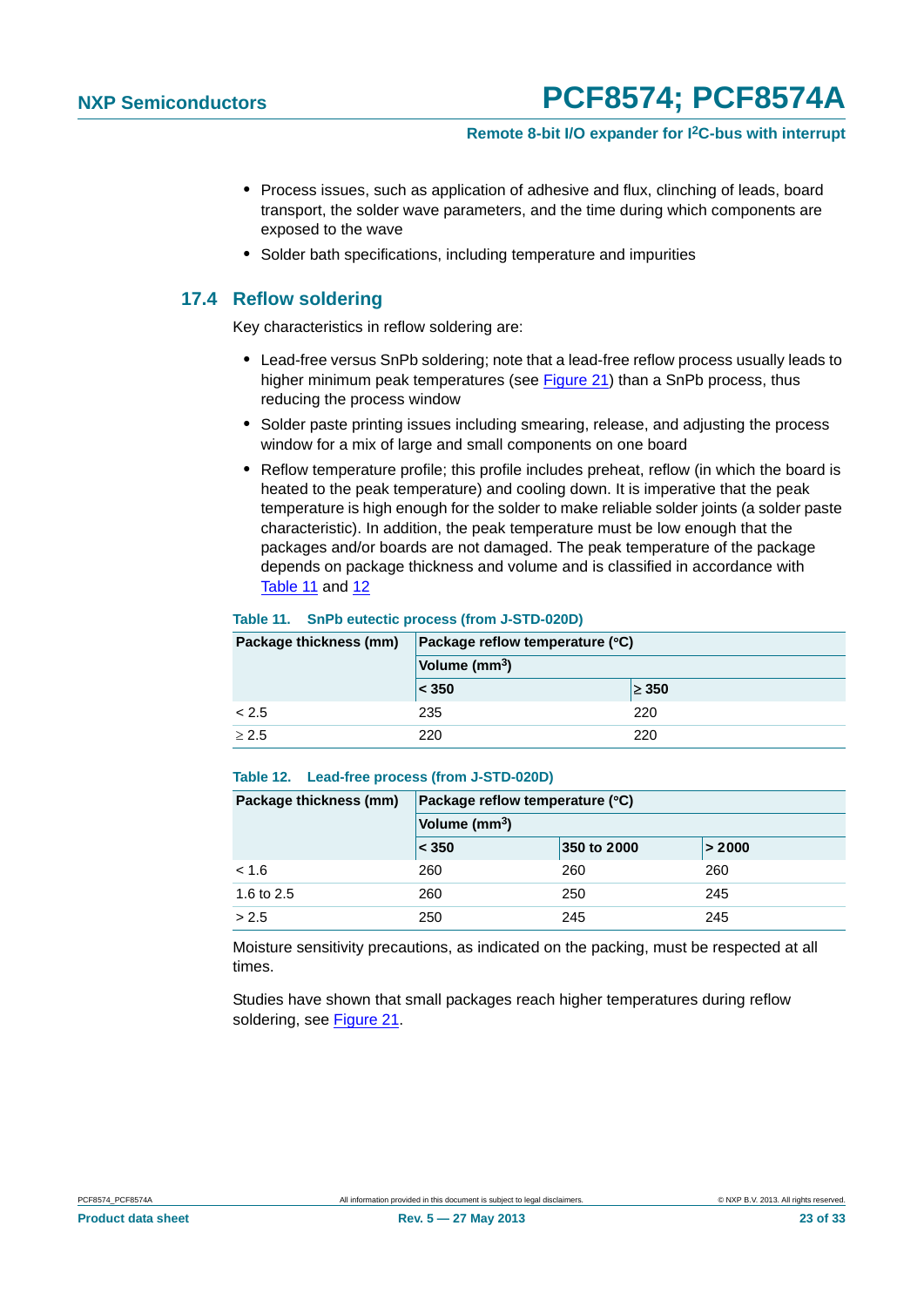**Remote 8-bit I/O expander for I2C-bus with interrupt**



<span id="page-23-0"></span>For further information on temperature profiles, refer to Application Note *AN10365 "Surface mount reflow soldering description"*.

### <span id="page-23-2"></span><span id="page-23-1"></span>**18. Soldering of through-hole mount packages**

#### **18.1 Introduction to soldering through-hole mount packages**

This text gives a very brief insight into wave, dip and manual soldering.

Wave soldering is the preferred method for mounting of through-hole mount IC packages on a printed-circuit board.

#### <span id="page-23-3"></span>**18.2 Soldering by dipping or by solder wave**

Driven by legislation and environmental forces the worldwide use of lead-free solder pastes is increasing. Typical dwell time of the leads in the wave ranges from 3 seconds to 4 seconds at 250 °C or 265 °C, depending on solder material applied, SnPb or Pb-free respectively.

The total contact time of successive solder waves must not exceed 5 seconds.

The device may be mounted up to the seating plane, but the temperature of the plastic body must not exceed the specified maximum storage temperature  $(T_{\text{std(max)}})$ . If the printed-circuit board has been pre-heated, forced cooling may be necessary immediately after soldering to keep the temperature within the permissible limit.

#### <span id="page-23-4"></span>**18.3 Manual soldering**

Apply the soldering iron (24 V or less) to the lead(s) of the package, either below the seating plane or not more than 2 mm above it. If the temperature of the soldering iron bit is less than 300  $\degree$ C it may remain in contact for up to 10 seconds. If the bit temperature is between 300  $\degree$ C and 400  $\degree$ C, contact may be up to 5 seconds.

**Product data sheet Rev. 5 — 27 May 2013 24 of 33**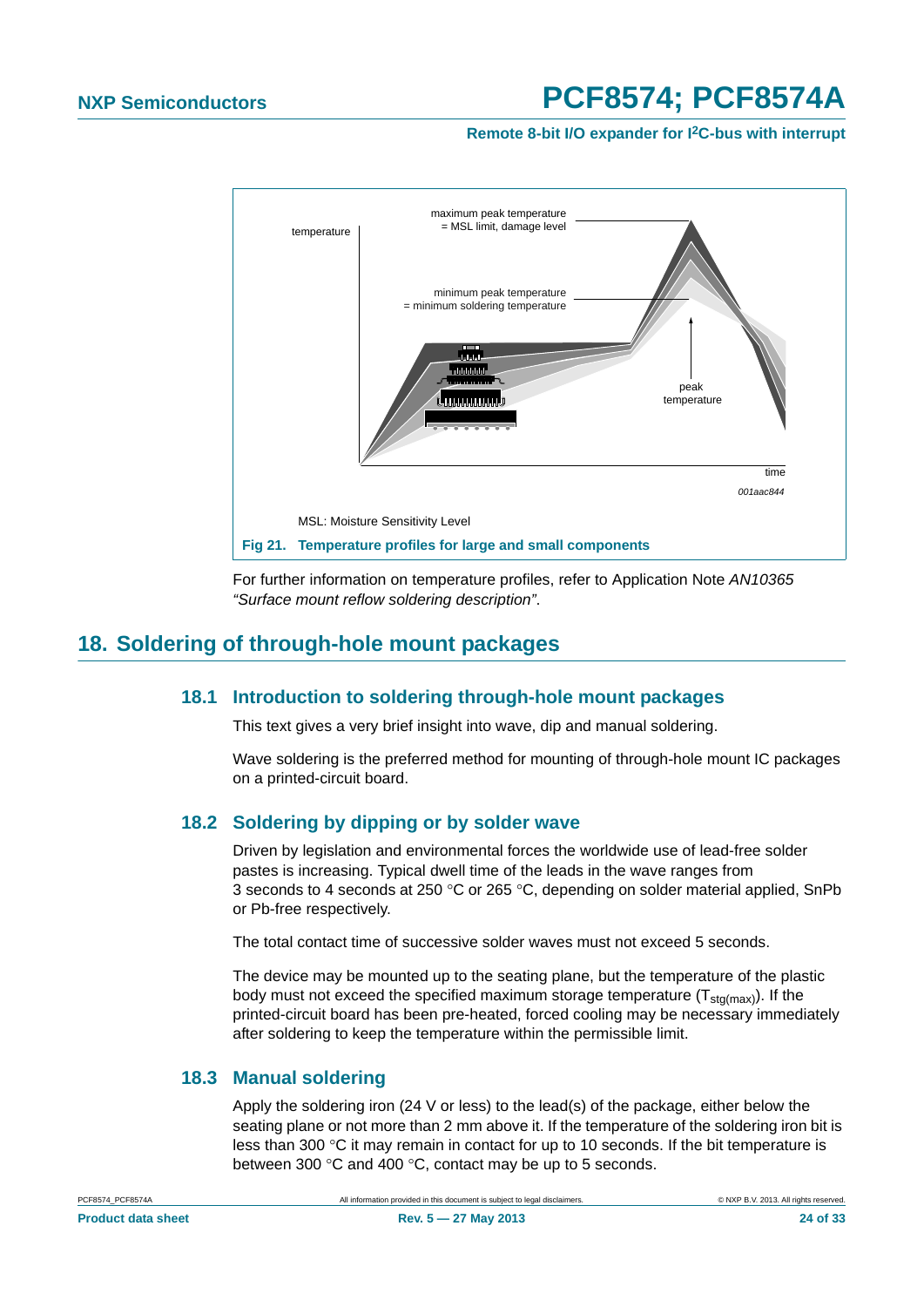### <span id="page-24-2"></span>**18.4 Package related soldering information**

#### **Table 13. Suitability of through-hole mount IC packages for dipping and wave soldering**

| Package                         | Soldering method         |                         |  |
|---------------------------------|--------------------------|-------------------------|--|
|                                 | Dipping                  | <b>Wave</b>             |  |
| CPGA, HCPGA                     | $\overline{\phantom{0}}$ | suitable                |  |
| DBS, DIP, HDIP, RDBS, SDIP, SIL | suitable                 | suitable <sup>[1]</sup> |  |
| PMFP[2]                         | $\overline{\phantom{0}}$ | not suitable            |  |

<span id="page-24-0"></span>[1] For SDIP packages, the longitudinal axis must be parallel to the transport direction of the printed-circuit board.

<span id="page-24-1"></span>[2] For PMFP packages hot bar soldering or manual soldering is suitable.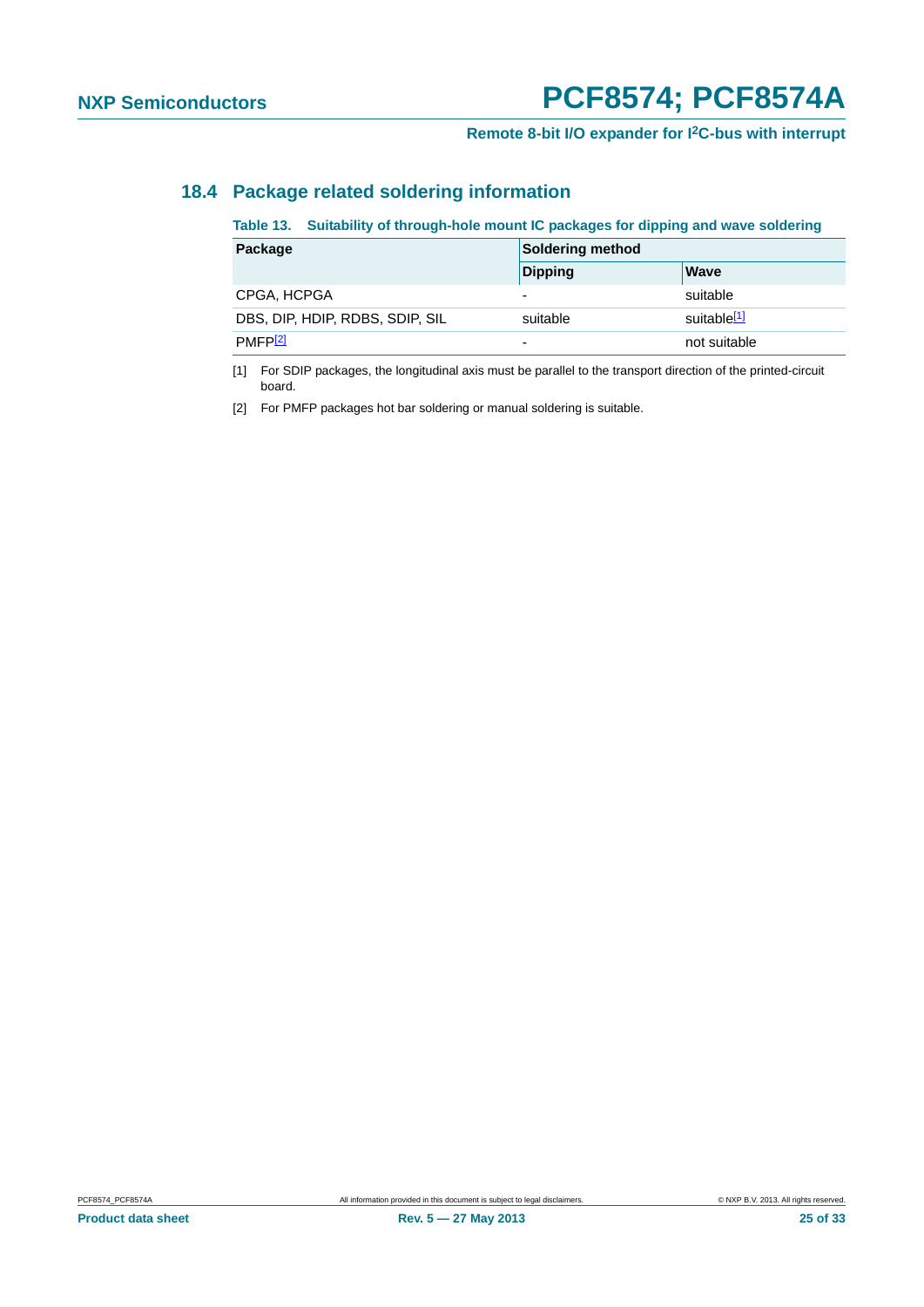**Remote 8-bit I/O expander for I2C-bus with interrupt**

### <span id="page-25-0"></span>**19. Soldering: PCB footprints**





**Product data sheet Rev. 5 — 27 May 2013 26 of 33**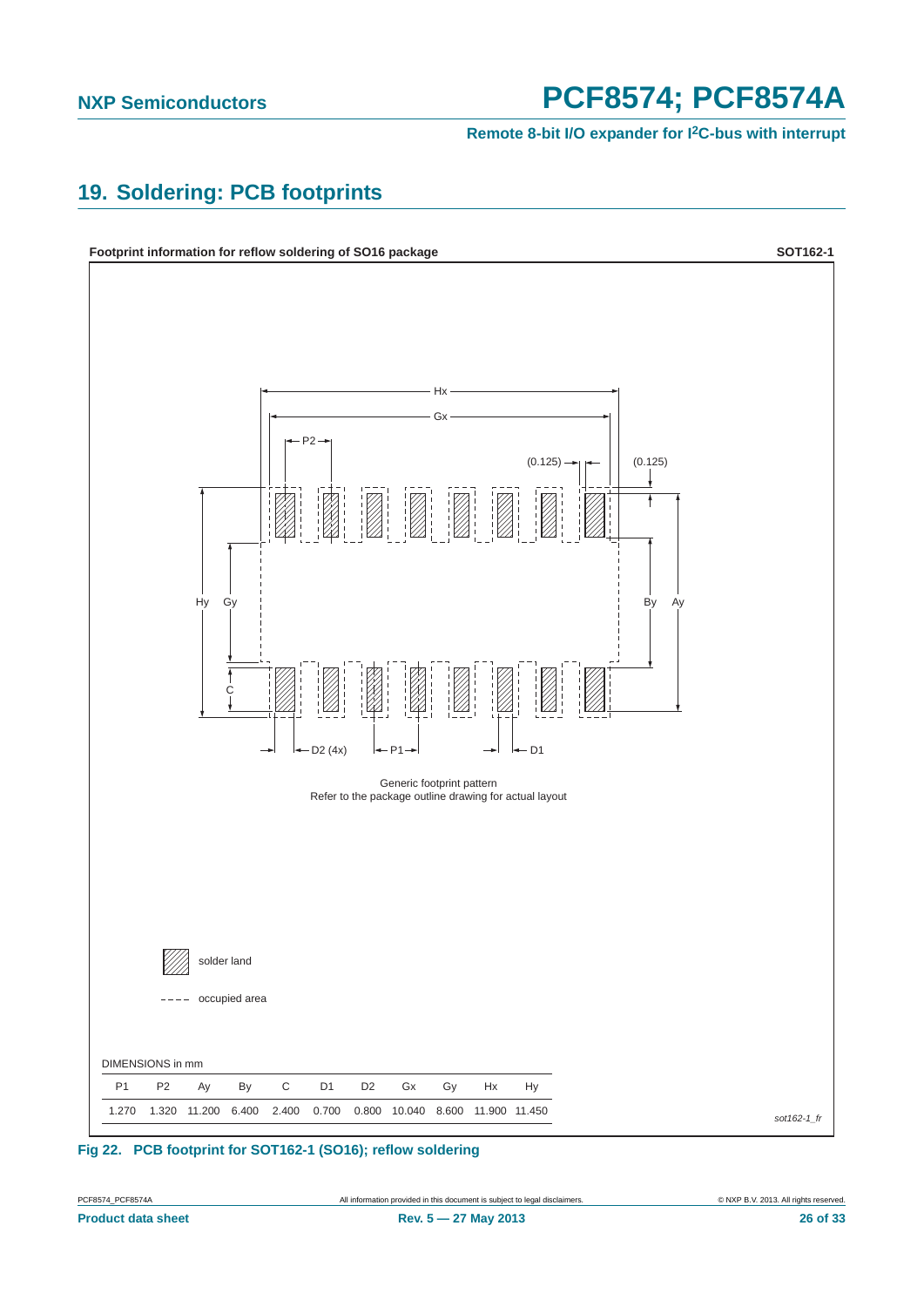#### **Remote 8-bit I/O expander for I2C-bus with interrupt**



**Fig 23. PCB footprint for SOT266-1 (SSOP20); reflow soldering**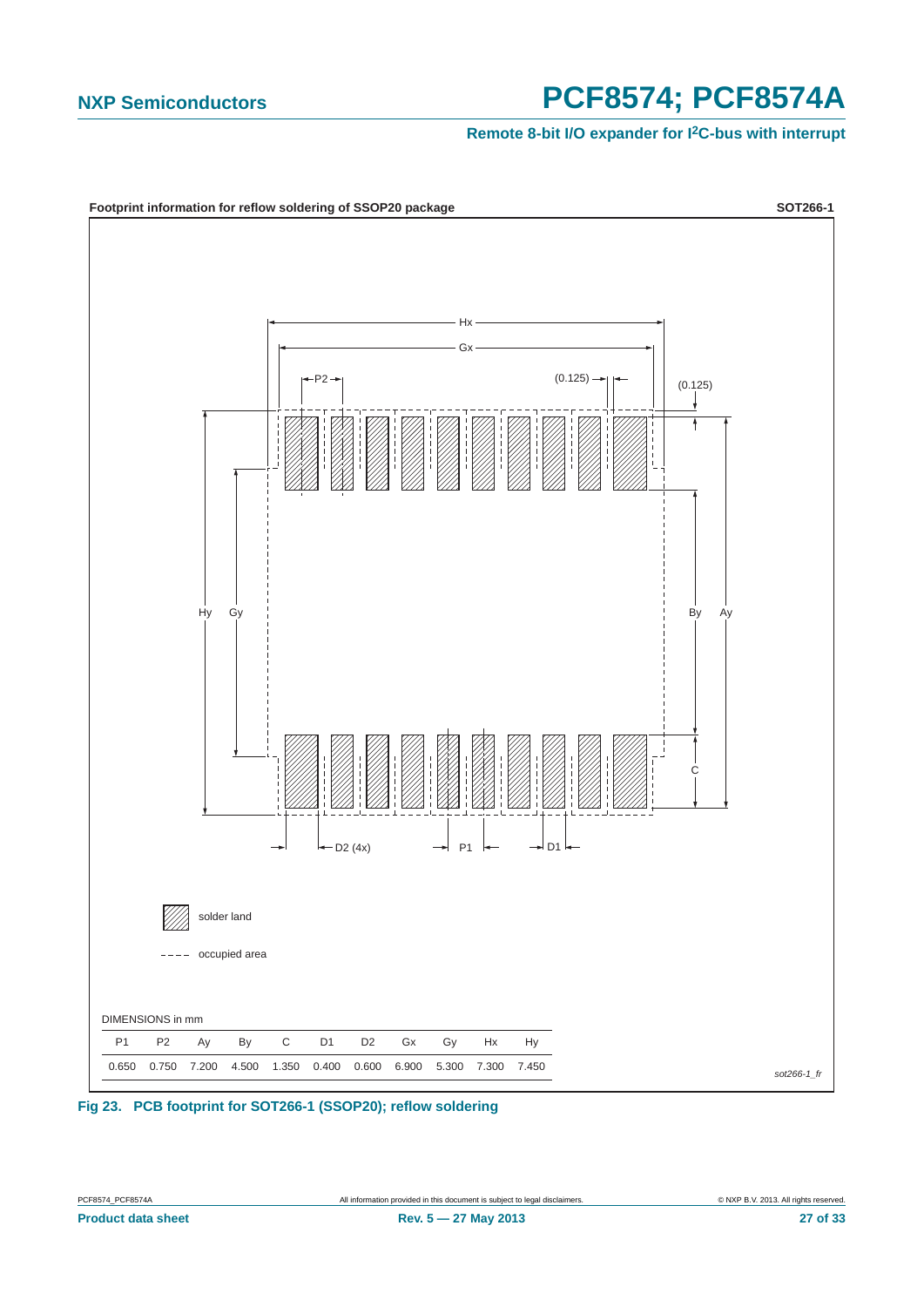### **Remote 8-bit I/O expander for I2C-bus with interrupt**

## <span id="page-27-0"></span>**20. Abbreviations**

| Table 14.   | <b>Abbreviations</b>                    |
|-------------|-----------------------------------------|
| Acronym     | <b>Description</b>                      |
| <b>CDM</b>  | <b>Charged-Device Model</b>             |
| <b>CMOS</b> | Complementary Metal Oxide Semiconductor |
| 1/O         | Input/Output                            |
| $I2C-bus$   | Inter IC bus                            |
| <b>ESD</b>  | ElectroStatic Discharge                 |
| FF          | Flip-Flop                               |
| <b>GPIO</b> | General Purpose Input/Output            |
| <b>HBM</b>  | Human Body Model                        |
| IC          | <b>Integrated Circuit</b>               |
| <b>LED</b>  | <b>Light Emitting Diode</b>             |
| LP.         | Low-Pass                                |
| <b>PLC</b>  | Programmable Logic Controller           |
| <b>POR</b>  | Power-On Reset                          |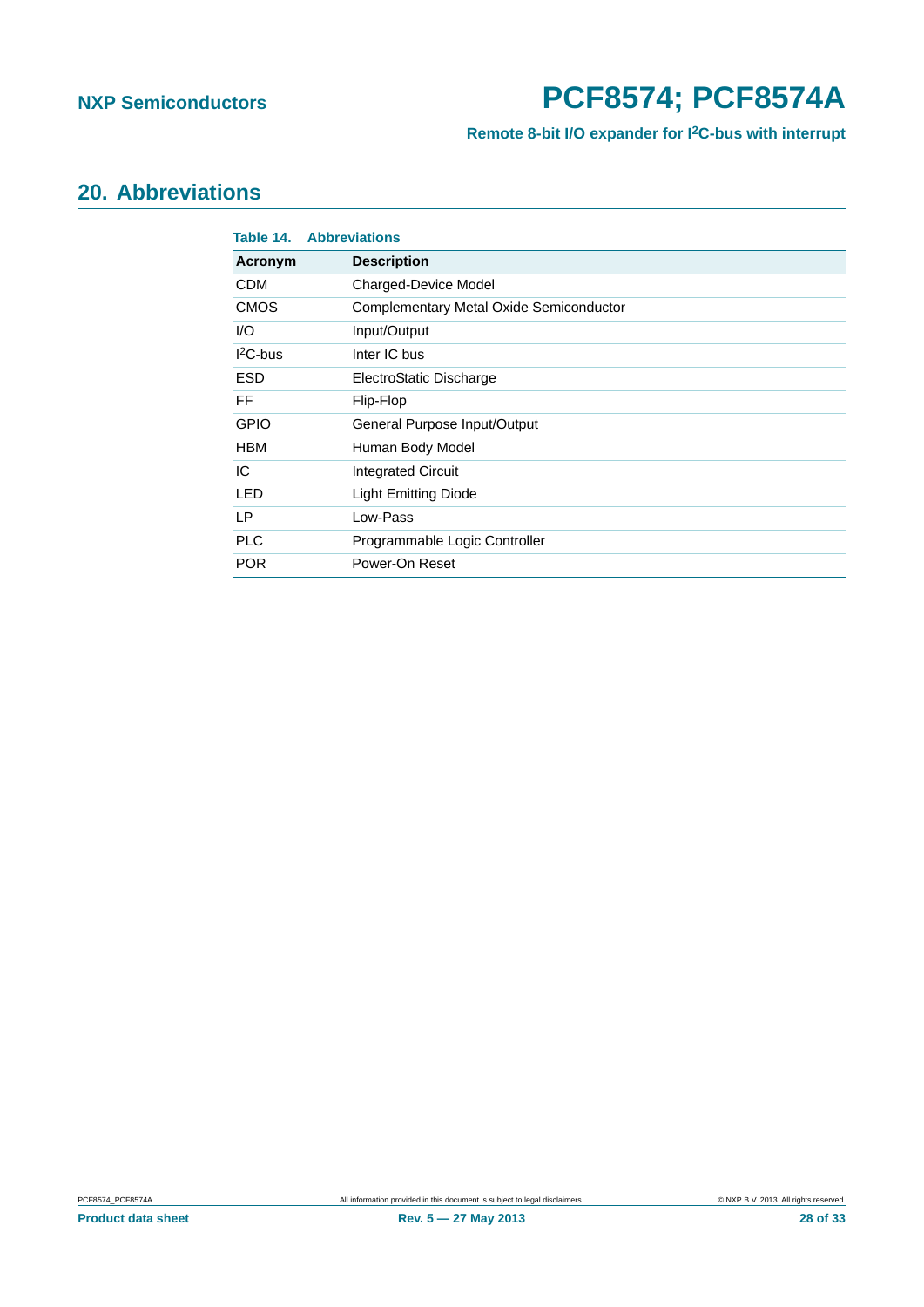## <span id="page-28-0"></span>**21. Revision history**

|                | Table 15. Revision history |                                                             |                                                                                                                            |                      |                                                                                            |  |  |
|----------------|----------------------------|-------------------------------------------------------------|----------------------------------------------------------------------------------------------------------------------------|----------------------|--------------------------------------------------------------------------------------------|--|--|
| Document ID    |                            | Release date                                                | Data sheet status                                                                                                          | <b>Change notice</b> | <b>Supersedes</b>                                                                          |  |  |
|                | PCF8574_PCF8574A v.5       | 20130527                                                    | Product data sheet                                                                                                         |                      | PCF8574 v.4                                                                                |  |  |
| Modifications: |                            |                                                             | • The format of this data sheet has been redesigned to comply with the new identity<br>guidelines of NXP Semiconductors.   |                      |                                                                                            |  |  |
|                |                            |                                                             | Legal texts have been adapted to the new company name where appropriate.                                                   |                      |                                                                                            |  |  |
|                |                            | presentation standards.                                     | Electrical parameter letter-symbols and their definitions are updated to conform to NXP                                    |                      |                                                                                            |  |  |
|                |                            |                                                             | Section 1 "General description": updated                                                                                   |                      |                                                                                            |  |  |
|                |                            |                                                             | Section 2 "Features and benefits":                                                                                         |                      |                                                                                            |  |  |
|                |                            | current source"                                             | - third bullet item: appended "with non-overvoltage tolerant I/O held to $V_{DD}$ with 100 $\mu$ A                         |                      |                                                                                            |  |  |
|                |                            |                                                             | - added (new) fourth and seventh bullet items                                                                              |                      |                                                                                            |  |  |
|                |                            |                                                             | - added sixth bullet item: "Total package sink capability of 80 mA"                                                        |                      |                                                                                            |  |  |
|                |                            |                                                             | - ninth bullet changed from "(10 $\mu$ A maximum)" to "(2.5 $\mu$ A typical)"                                              |                      |                                                                                            |  |  |
|                |                            |                                                             | - deleted (old) 11th, 12th and 13th bullet items                                                                           |                      |                                                                                            |  |  |
|                |                            |                                                             | Added (new) eighth bullet item "Mobile devices"                                                                            |                      |                                                                                            |  |  |
|                |                            |                                                             | Table 1 "Ordering information":                                                                                            |                      |                                                                                            |  |  |
|                |                            |                                                             | Type number corrected from "PCF8574T" to "PCF8574/3"                                                                       |                      |                                                                                            |  |  |
|                |                            |                                                             | Type number corrected from "PCF8574AT" to "PCF8574AT/3"                                                                    |                      |                                                                                            |  |  |
|                |                            |                                                             | Type number corrected from "PCF8574TS" to "PCF8574TS/3"                                                                    |                      |                                                                                            |  |  |
|                |                            |                                                             | - Type number corrected from "PCF8574ATS" to "PCF8574ATS/3"                                                                |                      |                                                                                            |  |  |
|                |                            | Added Section 4.1 "Ordering options"<br>∙                   |                                                                                                                            |                      |                                                                                            |  |  |
|                |                            | $\bullet$                                                   | Figure 4 "Pin configuration for SO16": updated type numbers (appended "/3")                                                |                      |                                                                                            |  |  |
|                |                            | $\bullet$                                                   | Figure 5 "Pin configuration for SSOP20": updated type numbers (appended "/3")                                              |                      |                                                                                            |  |  |
|                |                            | one table (Table 3)                                         | Section 6.2 "Pin description": combined DIP16, SO16 and SSOP20 pin descriptions into                                       |                      |                                                                                            |  |  |
|                |                            |                                                             | Section 7 "Functional description" reorganized                                                                             |                      |                                                                                            |  |  |
|                |                            | $\bullet$                                                   | externally held HIGH or LOW"                                                                                               |                      | Section 7.1 "Device address", first paragraph, fourth sentence: appended "so they must be  |  |  |
|                |                            | without R/W                                                 | Table 4 "PCF8574 address map" updated: added column for 7-bit hexadecimal address                                          |                      |                                                                                            |  |  |
|                |                            | without R/W                                                 | Table 5 "PCF8574A address map" updated: added column for 7-bit hexadecimal address                                         |                      |                                                                                            |  |  |
|                |                            | reset"                                                      |                                                                                                                            |                      | Section 8.1 "Quasi-bidirectional I/Os": re-written and placed before Section 8.4 "Power-on |  |  |
|                |                            |                                                             | added Section 8.2 "Writing to the port (Output mode)"                                                                      |                      |                                                                                            |  |  |
|                |                            |                                                             | added Section 8.3 "Reading from a port (Input mode)"                                                                       |                      |                                                                                            |  |  |
|                |                            | Figure 9 "Read mode (input)": changed symbol "tps" to "tsu" |                                                                                                                            |                      |                                                                                            |  |  |
|                |                            | Section 8.4 "Power-on reset" re-written                     |                                                                                                                            |                      |                                                                                            |  |  |
|                |                            |                                                             | Section 8.5 "Interrupt output (INT)" re-written                                                                            |                      |                                                                                            |  |  |
|                |                            |                                                             | Figure 10 "Application of multiple PCF8574/74As with interrupt" updated: changed<br>device 16 from "PCF8574" to "PCF8574A" |                      |                                                                                            |  |  |
|                |                            | ∙                                                           | Section 9.3 "Acknowledge", first paragraph, third sentence re-written.                                                     |                      |                                                                                            |  |  |

**•** Added [Section 10 "Application design-in information"](#page-12-1)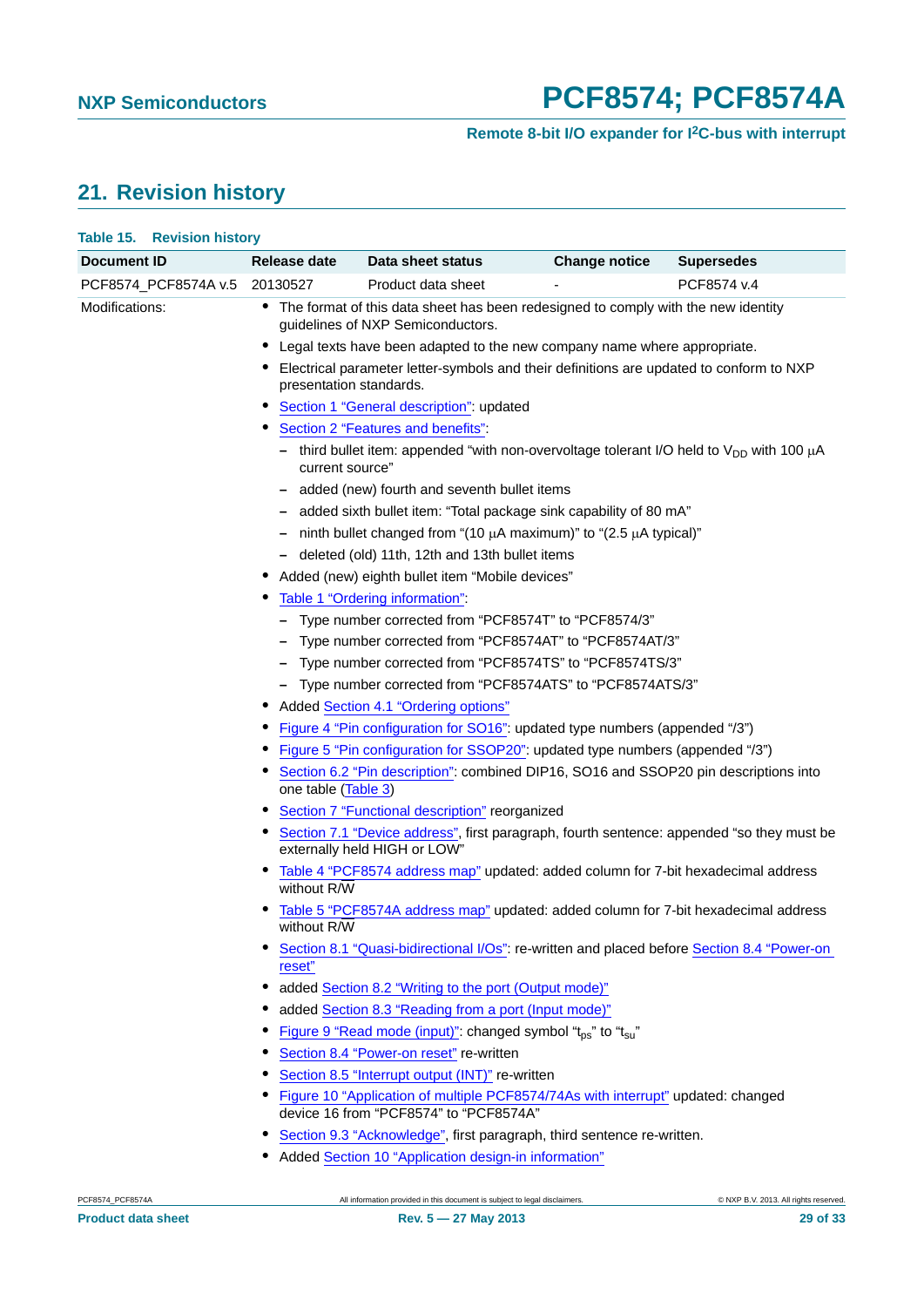### **Remote 8-bit I/O expander for I2C-bus with interrupt**

| Document ID                     | Release date                                                                                                                                                                                                                                                                                                                                                                                                                                      | Data sheet status                                                                                               | <b>Change notice</b> | <b>Supersedes</b>    |  |
|---------------------------------|---------------------------------------------------------------------------------------------------------------------------------------------------------------------------------------------------------------------------------------------------------------------------------------------------------------------------------------------------------------------------------------------------------------------------------------------------|-----------------------------------------------------------------------------------------------------------------|----------------------|----------------------|--|
| Modifications: (continued)      | Table 7 "Limiting values":                                                                                                                                                                                                                                                                                                                                                                                                                        |                                                                                                                 |                      |                      |  |
|                                 |                                                                                                                                                                                                                                                                                                                                                                                                                                                   | - changed parameter description for symbol $I_1$ from "DC input current" to "input current"                     |                      |                      |  |
|                                 | current"                                                                                                                                                                                                                                                                                                                                                                                                                                          | changed parameter description for symbol $IO$ from "DC output current" to "output                               |                      |                      |  |
|                                 | changed parameter description for symbol $I_{SS}$ from "supply current" to "ground supply<br>current"                                                                                                                                                                                                                                                                                                                                             |                                                                                                                 |                      |                      |  |
|                                 | changed symbol "P <sub>O</sub> " to "P/out"                                                                                                                                                                                                                                                                                                                                                                                                       |                                                                                                                 |                      |                      |  |
|                                 | - added $T_{i(max)}$ limits                                                                                                                                                                                                                                                                                                                                                                                                                       |                                                                                                                 |                      |                      |  |
|                                 |                                                                                                                                                                                                                                                                                                                                                                                                                                                   | Added Section 12 "Thermal characteristics"                                                                      |                      |                      |  |
|                                 |                                                                                                                                                                                                                                                                                                                                                                                                                                                   | Table 9 "Static characteristics":                                                                               |                      |                      |  |
|                                 |                                                                                                                                                                                                                                                                                                                                                                                                                                                   | - table title changed from "DC characteristics" to "Static characteristics"                                     |                      |                      |  |
|                                 | sub-section "I/Os; P0 to P7": changed parameter description for symbol $I_{tr(f)u}$ )<br>from "transient pull-up current" to "transient boosted pull-up current"                                                                                                                                                                                                                                                                                  |                                                                                                                 |                      |                      |  |
|                                 | moved sub-section "Port timing" to Table 10 "Dynamic characteristics"                                                                                                                                                                                                                                                                                                                                                                             |                                                                                                                 |                      |                      |  |
|                                 | sub-section "Interrupt INT": moved sub-sub-section "Timing" to Table 10 "Dynamic<br>characteristics"                                                                                                                                                                                                                                                                                                                                              |                                                                                                                 |                      |                      |  |
|                                 |                                                                                                                                                                                                                                                                                                                                                                                                                                                   | Table 10 "Dynamic characteristics":                                                                             |                      |                      |  |
|                                 | bus"                                                                                                                                                                                                                                                                                                                                                                                                                                              | sub-section "l <sup>2</sup> C-bus timing": deleted symbol/parameter "t <sub>SW</sub> , tolerable spike width on |                      |                      |  |
|                                 | sub-section "Port timing": changed symbol/parameter from " $t_{\text{ov}}$ , output data valid time"<br>to " $t_{\nu(Q)}$ , data output valid time"<br>sub-section "Port timing": changed symbol/parameter from "t <sub>su</sub> , input data set-up time"<br>to " $t_{\text{su}(D)}$ , data input set-up time"<br>sub-section "Port timing": changed symbol/parameter from "th, input data hold time"<br>to " $t_{h(D)}$ , data input hold time" |                                                                                                                 |                      |                      |  |
|                                 |                                                                                                                                                                                                                                                                                                                                                                                                                                                   |                                                                                                                 |                      |                      |  |
|                                 |                                                                                                                                                                                                                                                                                                                                                                                                                                                   |                                                                                                                 |                      |                      |  |
|                                 | - sub-section "Interrupt $\overline{\text{INT}}$ ": changed parameter description for symbol t <sub>v(INT)</sub><br>from "INT output valid time" to "valid time on pin INT"                                                                                                                                                                                                                                                                       |                                                                                                                 |                      |                      |  |
|                                 | sub-section "Interrupt $\overline{\text{INT}}$ ": changed parameter description for symbol t <sub>rst(INT)</sub><br>from "INT reset delay time" to "reset time on pin INT"                                                                                                                                                                                                                                                                        |                                                                                                                 |                      |                      |  |
|                                 |                                                                                                                                                                                                                                                                                                                                                                                                                                                   | • Added Section 19 "Soldering: PCB footprints"                                                                  |                      |                      |  |
| PCF8574 v.4<br>(9397 750 10462) | 20021122                                                                                                                                                                                                                                                                                                                                                                                                                                          | Product specification                                                                                           |                      | PCF8574 v.3          |  |
| PCF8574 v.3<br>(9397 750 09911) | 20020729                                                                                                                                                                                                                                                                                                                                                                                                                                          | Product specification                                                                                           |                      | PCF8574 v.2          |  |
| PCF8574 v.2<br>(9397 750 01758) | 19970402                                                                                                                                                                                                                                                                                                                                                                                                                                          | Product specification                                                                                           |                      | PCF8574_PCF8574A v.1 |  |
| PCF8574_PCF8574A v.1            | 199409                                                                                                                                                                                                                                                                                                                                                                                                                                            | Product specification                                                                                           |                      |                      |  |

#### **Table 15. Revision history** *…continued*

(9397 750 70011)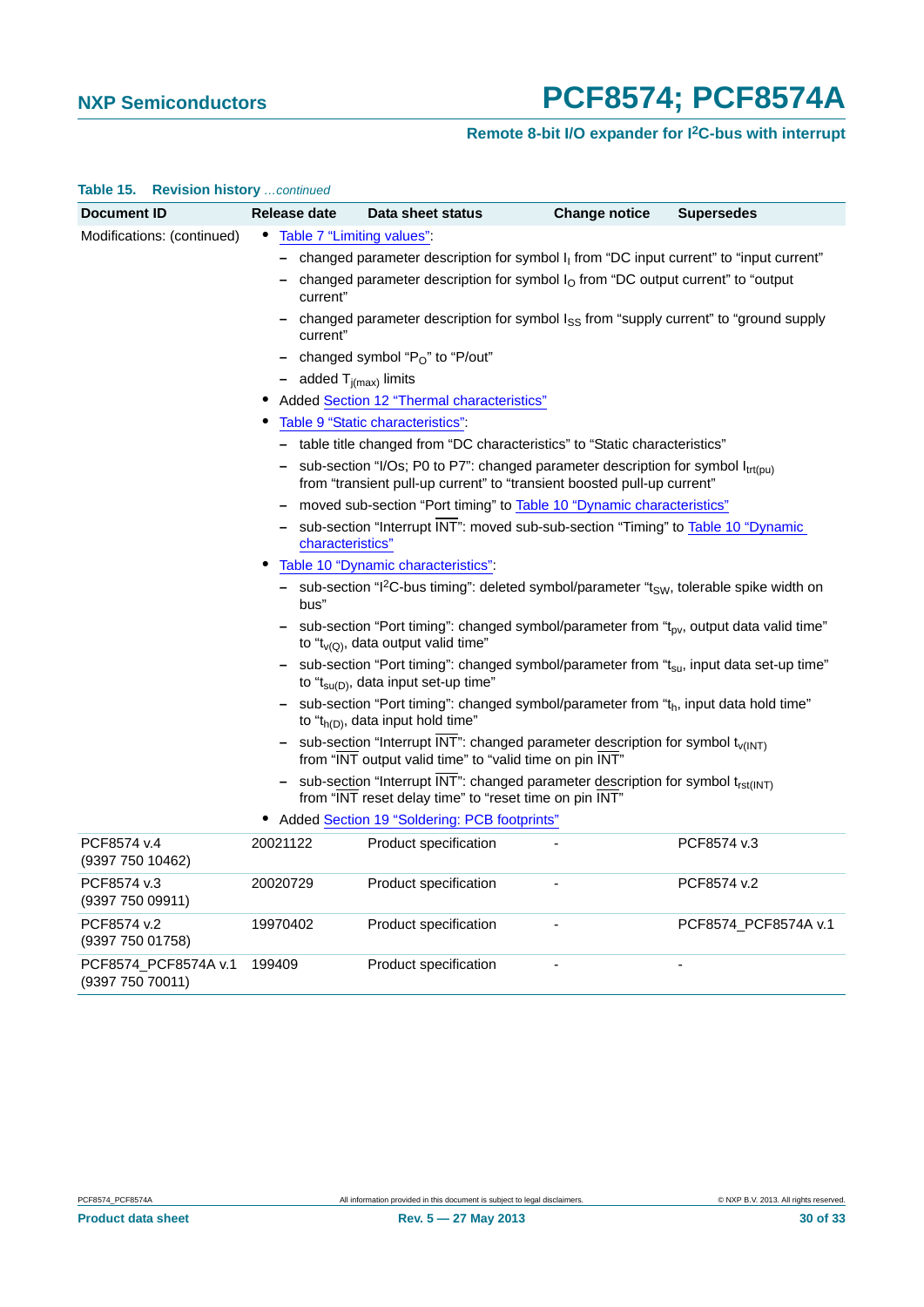### <span id="page-30-3"></span>**22. Legal information**

#### <span id="page-30-4"></span>**22.1 Data sheet status**

| Document status[1][2]          | Product status <sup>[3]</sup> | <b>Definition</b>                                                                     |
|--------------------------------|-------------------------------|---------------------------------------------------------------------------------------|
| Objective [short] data sheet   | Development                   | This document contains data from the objective specification for product development. |
| Preliminary [short] data sheet | Qualification                 | This document contains data from the preliminary specification.                       |
| Product [short] data sheet     | Production                    | This document contains the product specification.                                     |

<span id="page-30-0"></span>[1] Please consult the most recently issued document before initiating or completing a design.

<span id="page-30-1"></span>[2] The term 'short data sheet' is explained in section "Definitions".

<span id="page-30-2"></span>[3] The product status of device(s) described in this document may have changed since this document was published and may differ in case of multiple devices. The latest product status<br>information is available on the Intern

#### <span id="page-30-5"></span>**22.2 Definitions**

**Draft —** The document is a draft version only. The content is still under internal review and subject to formal approval, which may result in modifications or additions. NXP Semiconductors does not give any representations or warranties as to the accuracy or completeness of information included herein and shall have no liability for the consequences of use of such information.

**Short data sheet —** A short data sheet is an extract from a full data sheet with the same product type number(s) and title. A short data sheet is intended for quick reference only and should not be relied upon to contain detailed and full information. For detailed and full information see the relevant full data sheet, which is available on request via the local NXP Semiconductors sales office. In case of any inconsistency or conflict with the short data sheet, the full data sheet shall prevail.

**Product specification —** The information and data provided in a Product data sheet shall define the specification of the product as agreed between NXP Semiconductors and its customer, unless NXP Semiconductors and customer have explicitly agreed otherwise in writing. In no event however, shall an agreement be valid in which the NXP Semiconductors product is deemed to offer functions and qualities beyond those described in the Product data sheet.

#### <span id="page-30-6"></span>**22.3 Disclaimers**

**Limited warranty and liability —** Information in this document is believed to be accurate and reliable. However, NXP Semiconductors does not give any representations or warranties, expressed or implied, as to the accuracy or completeness of such information and shall have no liability for the consequences of use of such information. NXP Semiconductors takes no responsibility for the content in this document if provided by an information source outside of NXP Semiconductors.

In no event shall NXP Semiconductors be liable for any indirect, incidental, punitive, special or consequential damages (including - without limitation - lost profits, lost savings, business interruption, costs related to the removal or replacement of any products or rework charges) whether or not such damages are based on tort (including negligence), warranty, breach of contract or any other legal theory.

Notwithstanding any damages that customer might incur for any reason whatsoever, NXP Semiconductors' aggregate and cumulative liability towards customer for the products described herein shall be limited in accordance with the *Terms and conditions of commercial sale* of NXP Semiconductors.

**Right to make changes —** NXP Semiconductors reserves the right to make changes to information published in this document, including without limitation specifications and product descriptions, at any time and without notice. This document supersedes and replaces all information supplied prior to the publication hereof.

**Suitability for use —** NXP Semiconductors products are not designed, authorized or warranted to be suitable for use in life support, life-critical or safety-critical systems or equipment, nor in applications where failure or malfunction of an NXP Semiconductors product can reasonably be expected to result in personal injury, death or severe property or environmental damage. NXP Semiconductors and its suppliers accept no liability for inclusion and/or use of NXP Semiconductors products in such equipment or applications and therefore such inclusion and/or use is at the customer's own risk.

**Applications —** Applications that are described herein for any of these products are for illustrative purposes only. NXP Semiconductors makes no representation or warranty that such applications will be suitable for the specified use without further testing or modification.

Customers are responsible for the design and operation of their applications and products using NXP Semiconductors products, and NXP Semiconductors accepts no liability for any assistance with applications or customer product design. It is customer's sole responsibility to determine whether the NXP Semiconductors product is suitable and fit for the customer's applications and products planned, as well as for the planned application and use of customer's third party customer(s). Customers should provide appropriate design and operating safeguards to minimize the risks associated with their applications and products.

NXP Semiconductors does not accept any liability related to any default. damage, costs or problem which is based on any weakness or default in the customer's applications or products, or the application or use by customer's third party customer(s). Customer is responsible for doing all necessary testing for the customer's applications and products using NXP Semiconductors products in order to avoid a default of the applications and the products or of the application or use by customer's third party customer(s). NXP does not accept any liability in this respect.

**Limiting values —** Stress above one or more limiting values (as defined in the Absolute Maximum Ratings System of IEC 60134) will cause permanent damage to the device. Limiting values are stress ratings only and (proper) operation of the device at these or any other conditions above those given in the Recommended operating conditions section (if present) or the Characteristics sections of this document is not warranted. Constant or repeated exposure to limiting values will permanently and irreversibly affect the quality and reliability of the device.

**Terms and conditions of commercial sale —** NXP Semiconductors products are sold subject to the general terms and conditions of commercial sale, as published at<http://www.nxp.com/profile/terms>, unless otherwise agreed in a valid written individual agreement. In case an individual agreement is concluded only the terms and conditions of the respective agreement shall apply. NXP Semiconductors hereby expressly objects to applying the customer's general terms and conditions with regard to the purchase of NXP Semiconductors products by customer.

**No offer to sell or license —** Nothing in this document may be interpreted or construed as an offer to sell products that is open for acceptance or the grant, conveyance or implication of any license under any copyrights, patents or other industrial or intellectual property rights.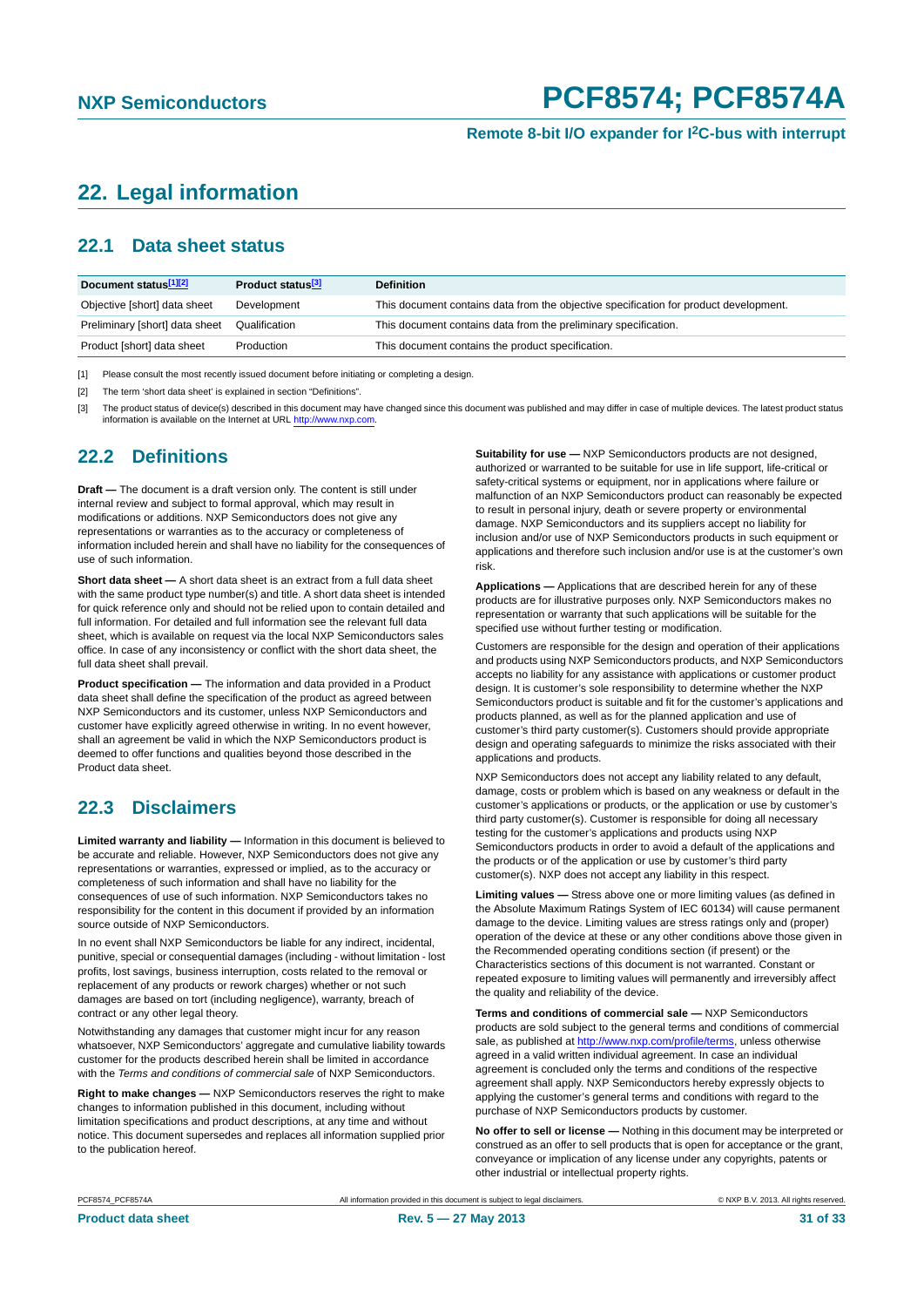#### **Remote 8-bit I/O expander for I2C-bus with interrupt**

**Export control —** This document as well as the item(s) described herein may be subject to export control regulations. Export might require a prior authorization from competent authorities.

**Non-automotive qualified products —** Unless this data sheet expressly states that this specific NXP Semiconductors product is automotive qualified, the product is not suitable for automotive use. It is neither qualified nor tested in accordance with automotive testing or application requirements. NXP Semiconductors accepts no liability for inclusion and/or use of non-automotive qualified products in automotive equipment or applications.

In the event that customer uses the product for design-in and use in automotive applications to automotive specifications and standards, customer (a) shall use the product without NXP Semiconductors' warranty of the product for such automotive applications, use and specifications, and (b) whenever customer uses the product for automotive applications beyond NXP Semiconductors' specifications such use shall be solely at customer's

### <span id="page-31-1"></span>**23. Contact information**

own risk, and (c) customer fully indemnifies NXP Semiconductors for any liability, damages or failed product claims resulting from customer design and use of the product for automotive applications beyond NXP Semiconductors' standard warranty and NXP Semiconductors' product specifications.

**Translations —** A non-English (translated) version of a document is for reference only. The English version shall prevail in case of any discrepancy between the translated and English versions.

### <span id="page-31-0"></span>**22.4 Trademarks**

Notice: All referenced brands, product names, service names and trademarks are the property of their respective owners.

**I 2C-bus —** logo is a trademark of NXP B.V.

For more information, please visit: **http://www.nxp.com**

For sales office addresses, please send an email to: **salesaddresses@nxp.com**